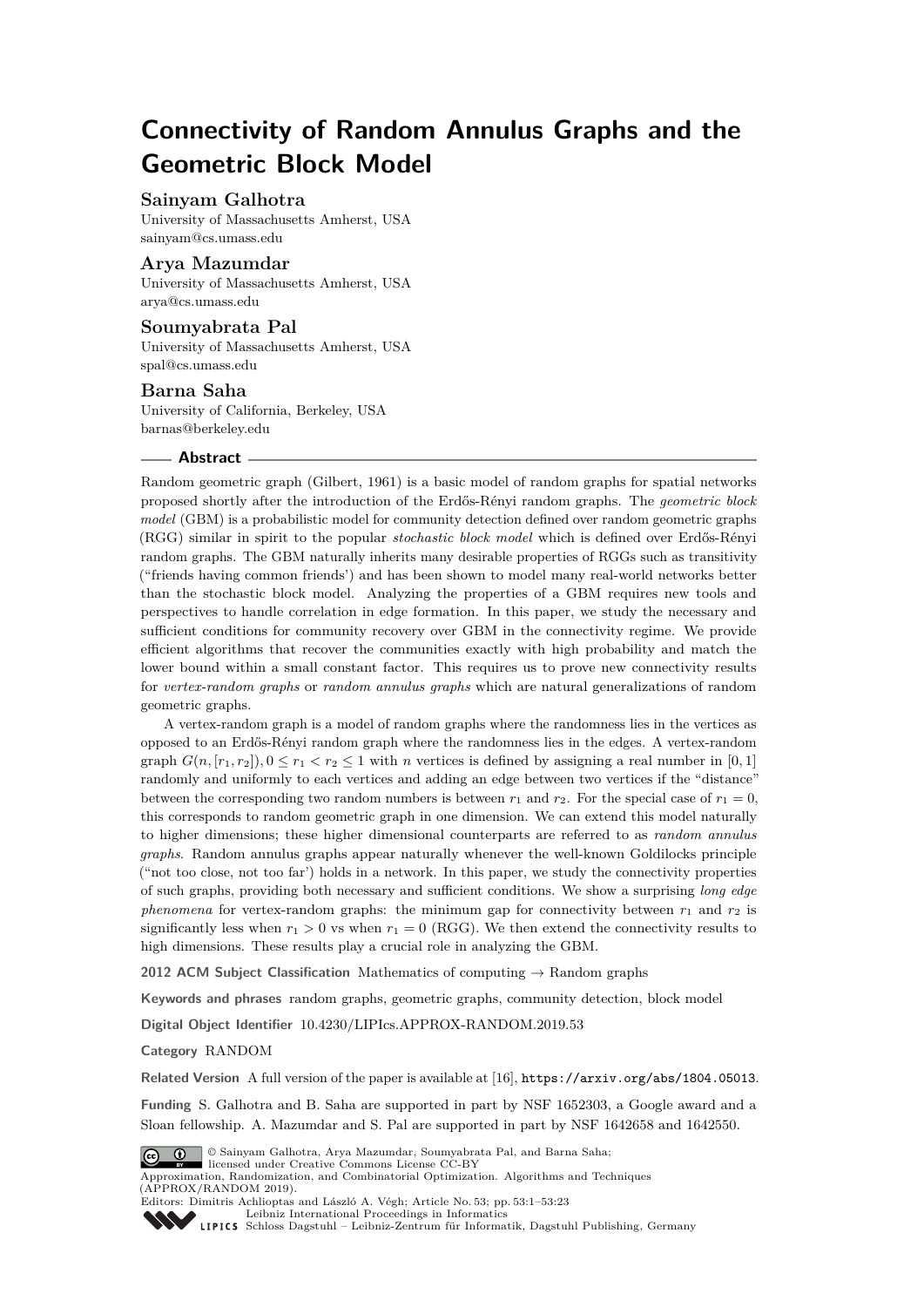## **53:2 Connectivity of Random Annulus Graphs and the Geometric Block Model**

## **1 Introduction**

Models of random graphs are ubiquitous with Erdős-Rényi graphs [\[12,](#page-16-0) [17\]](#page-17-1) at the forefront. Studies of the properties of random graphs have led to many fundamental theoretical observations as well as many engineering applications. In an Erdős-Rényi graph  $G(n, p)$ ,  $n \in$  $\mathbb{Z}_+$ ,  $p \in [0,1]$ , the randomness lies in how the edges are chosen: each possible pair of vertices forms an edge independently with probability *p*. It is also possible to consider models of graphs where randomness lies in the vertices.

Keeping up with the simplicity of the Erdős-Rényi model, one can define a vertex-random graph (VRG) in the following way. Given two reals  $0 \le r_1 \le r_2 \le 1/2$ , the vertex-random graph VRG $(n, [r_1, r_2])$  is a random graph with *n* vertices. Each vertex *u* is assigned a random point  $X_u$  selected uniformly from the circumference of a circle of perimeter 1. Two vertices *u* and *v* are connected by an edge, if and only if the distance of the corresponding points on the circle (the geodesic distance) is between  $r_1$  and  $r_2$ . This definition is by no means new. For the case of  $r_1 = 0$ , this is the random geometric graphs (RGG) in one dimension. Random Geometric graphs were defined first by [\[18\]](#page-17-2) and constitute the first and simplest model of spatial networks. Since then, they have found wide-spread applications in modeling wireless (ad-hoc) communication networks [\[9,](#page-16-1) [19\]](#page-17-3), information propagation in social networks [\[13,](#page-16-2) [31\]](#page-17-4) etc., and have been studied extensively [\[4,](#page-16-3) [5,](#page-16-4) [6\]](#page-16-5). The definition of VRG has been previously mentioned in [\[9\]](#page-16-1). The interval  $[r_1, r_2]$  is called the connectivity interval in VRGs.

Vertex random graphs inherit many desirable properties of RGGs such as vertices with high modularity and the degree associativity property (high degree nodes tend to connect), which in turn led to the popularity of RGGs [\[13,](#page-16-2) [31\]](#page-17-4). In addition, VRGs naturally arise whenever the Goldilocks principle (not too close, not too far) is applicable in networks. For example, in a co-purchase network, a person who bought a bike may buy similar products like a helmet along with it, but not another bike [\[15\]](#page-16-6). Understanding connectivity properties of VRGs can shed light in co-purchasing behavior and product recommendation. Interestingly, the connectivity properties of VRGs turn out to be crucial to develop and analyze community detection algorithms for the *geometric block model* [\[15\]](#page-16-6).

**Connectivity of Vertex Random Graph (VRG).** Threshold properties of Erdős-Rényi graphs have been at the center of much interest, and in particular it is known that many graph properties exhibit sharp phase transition phenomena [\[14\]](#page-16-7). Random geometric graphs also exhibit similar threshold properties [\[26\]](#page-17-5). Our first contribution in this work is to identify such connectivity threshold for VRGs. Consider a VRG $(n, [0, r])$  defined above with  $r = \frac{a \ln n}{n}$ . It is known that  $VRG(n, [0, r])$  is connected with high probability if and only if  $a > 1$  (I.e.,  $VRG(n, [0, \frac{(1+\epsilon)\ln n}{n}])$  $\frac{\epsilon \sin n}{n}$ ) is connected for any  $\epsilon > 0$ . We will ignore this  $\epsilon$  and just mention connectivity threshold as  $\frac{\ln n}{n}$ ). Now let us consider the graph  $\text{VRG}(n, \left[\frac{b \ln n}{n}, \frac{\ln n}{n}\right])$ ,  $b > 0$ . Clearly this graph has less edges than  $VRG(n, [0, \frac{\ln n}{n}])$ . Is this graph still connected? Surprisingly, we show that the modified graph remains connected as long as  $b \leq 0.5$ . Therefore,  $VRG(n, \left[\frac{0.5 \ln n}{n}, \frac{\ln n}{n}\right])$  is connected, but  $VRG(n, \left[0, \frac{(1-\epsilon) \ln n}{n}\right])$  $\frac{\epsilon \sin n}{n}$ ]) is not  $\forall \epsilon > 0$ .

Can we explain this striking shift in connectivity interval, when one goes from  $b = 0$ to  $b > 0$ ? Note that the VRG( $n, \left[\frac{0.50 \ln n}{n}, \frac{\ln n}{n}\right]$ ) is obtained from the VRG( $n, [0, \frac{\ln n}{n}]$ ) by deleting all "short-distance" edges. It turns out the "long-distance" edges are sufficient to maintain connectivity, because they can connect points over multiple hops in the graph. Another possible explanation is that connectivity threshold for VRG is not dictated by isolated nodes as is the case in Erdős-Rényi graphs. Thus, after the connectivity threshold has been achieved, removing short edges still retains connectivity.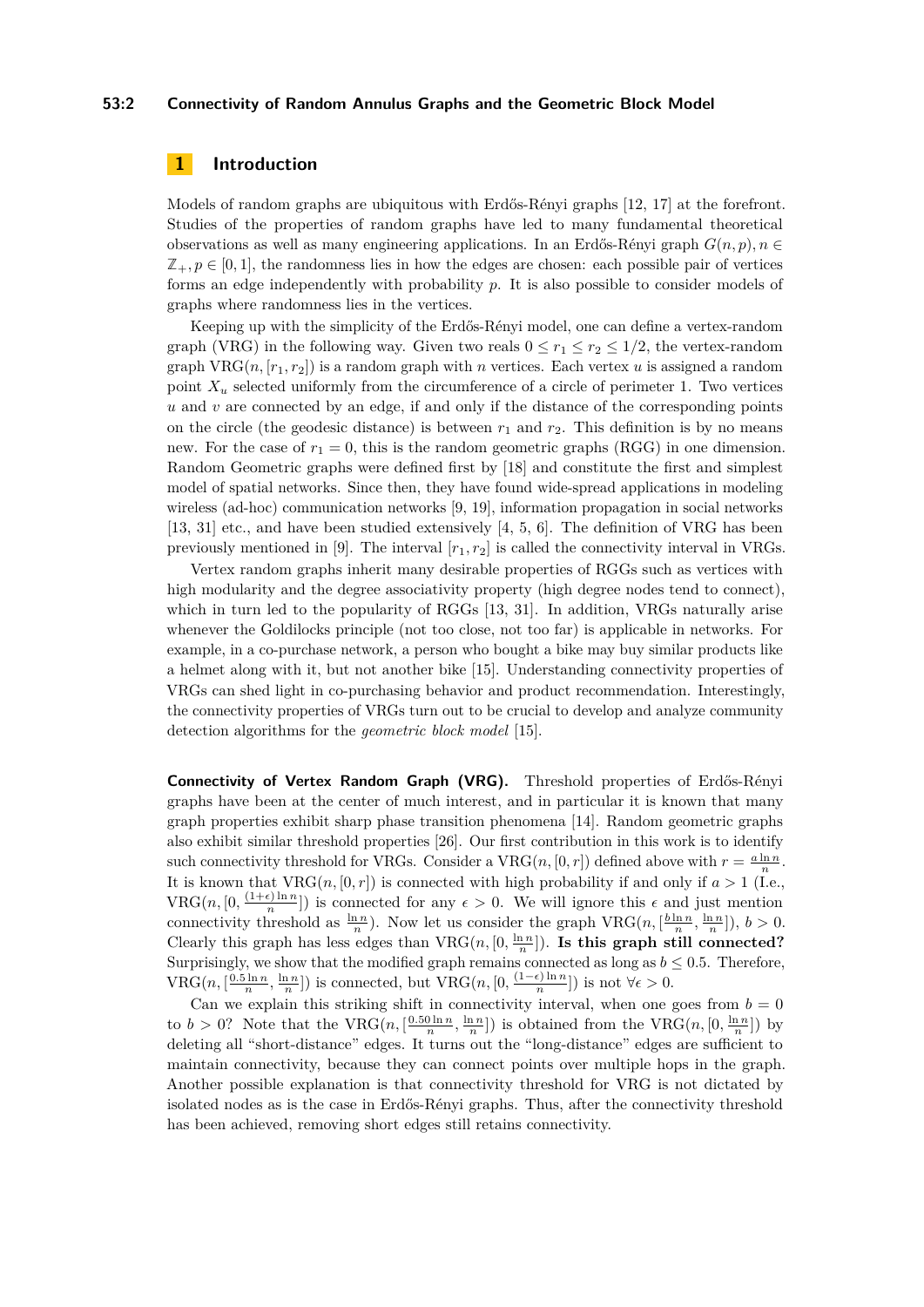**The Geometric Block Model.** We are motivated to study the threshold phenomena of vertex-random graphs, because it appears naturally in the analysis of the geometric block model (GBM) [\[15\]](#page-16-6). The geometric block model is a probabilistic generative model of communities and is a spatial analogue to the popular stochastic block model (SBM) [\[22,](#page-17-6) [10,](#page-16-8) [8,](#page-16-9) [2,](#page-16-10) [1,](#page-16-11) [20,](#page-17-7) [7,](#page-16-12) [24\]](#page-17-8). The SBM generalizes the Erdős-Rényi graphs in the following way. Consider a graph  $G(V, E)$ , where  $V = V_1 \sqcup V_2 \sqcup \cdots \sqcup V_k$  is a disjoint union of k clusters denoted by  $V_1, \ldots, V_k$ . The edges of the graph are drawn randomly: there is an edge between *u* ∈ *V*<sub>*i*</sub> and *v* ∈ *V*<sub>*j*</sub> with probability  $q_{i,j}$ , 1 ≤ *i, j* ≤ *k*. Given the adjacency matrix of such a graph, the task is to find the partition  $V_1 \sqcup V_2 \sqcup \cdots \sqcup V_k$  of *V*.

This model has been incredibly popular both in theoretical and practical domains of community detection. Recent theoretical works focus on characterizing sharp threshold of recovering the partition in the SBM. For example, when there are only two communities of exactly equal sizes, and the inter-cluster edge probability is  $\frac{b \ln n}{n}$  and intra-cluster edge probability is  $\frac{a \ln n}{n}$ , it is known that exact recovery is possible if and only if  $\sqrt{a}$  – ster edge<br> $\sqrt{b} > \sqrt{2}$ [\[1,](#page-16-11) [24\]](#page-17-8). The regime of the probabilities being  $\Theta\left(\frac{\ln n}{n}\right)$  has been put forward as one of most interesting ones, because in an Erdős-Rényi random graph, this is the threshold for graph connectivity [\[4\]](#page-16-3). Note that the results are not only of theoretical interest, many real-world networks exhibit a "sparsely connected" community feature [\[23\]](#page-17-9), and any efficient recovery algorithm for sparse SBM has many potential applications.

While the SBM is a popular model (because of its apparent simplicity), there are many aspects of real social networks, such as "transitivity rule" ("friends having common friends') and other community structures that are not accounted for in SBM. Defining a block model over a random geometric graph, the geometric block model (GBM), circumvents this since GBMs naturally inherit the transitivity property of random geometric graphs. In a previous work [\[15\]](#page-16-6), we showed GBMs model community structures better than an SBM in many real world networks (e.g. DBLP collaboration network, Amazon co-purchase network etc.). The GBM depends on the basic definition of the random geometric graph in the same way the SBM depends on Erdős-Rényi graphs. The two-cluster GBM with vertex set  $V = V_1 \sqcup V_2$ ,  $V_1 = V_2$  is a random graph defined in the following way. Suppose,  $0 \leq r_d < r_s \leq 1/2$  be two real numbers. For each vertex  $u \in V$  randomly and independently choose a point  $X_u$ from the circumference of a circle of unit perimeter. There will be an edge between *u* and *v* if and only if,

$$
d_L(X_u, X_v) \le r_s \text{ when } u, v \in V_1 \text{ or } u, v \in V_2
$$
  

$$
d_L(X_u, X_v) \le r_d \text{ when } u \in V_1, v \in V_2 \text{ or } u \in V_2, v \in V_1,
$$

where  $d_L$  denotes the geodesic distance. Let us denote this random graph as  $GBM(r_s, r_d)$ . Given this graph  $GBM(r<sub>s</sub>, r<sub>d</sub>)$ , the main problem of community detection is to recover the partition (i.e.,  $V_1$  and  $V_2$ ). The GBM provides a systematic way to introduce correlation during edge formation, an important aspect in real networks that often renders a problem theoretically intractable. The tool set needed to recover communities under a GBM thus differs significantly than what has been used to analyze the SBM.

Motivated by the SBM literature, we here also look at the GBM in the connectivity regime, i.e., when  $r_s = \frac{a \ln n}{n}$ ,  $r_d = \frac{b \ln n}{n}$ . Our first contribution in this part is to provide a lower bound that shows that it is impossible to recover the parts from  $GBM(\frac{a \ln n}{n}, \frac{b \ln n}{n})$ when  $a - b < 1/2$ . No lower bound for recovery was known before. We also derive a relation between *a* and *b* that defines a sufficient condition of recovery in  $GBM(\frac{a \ln n}{n}, \frac{b \ln n}{n})$ , closely matching the lower bound. The analysis crucially exploits the connectivity properties of vertex-random graphs.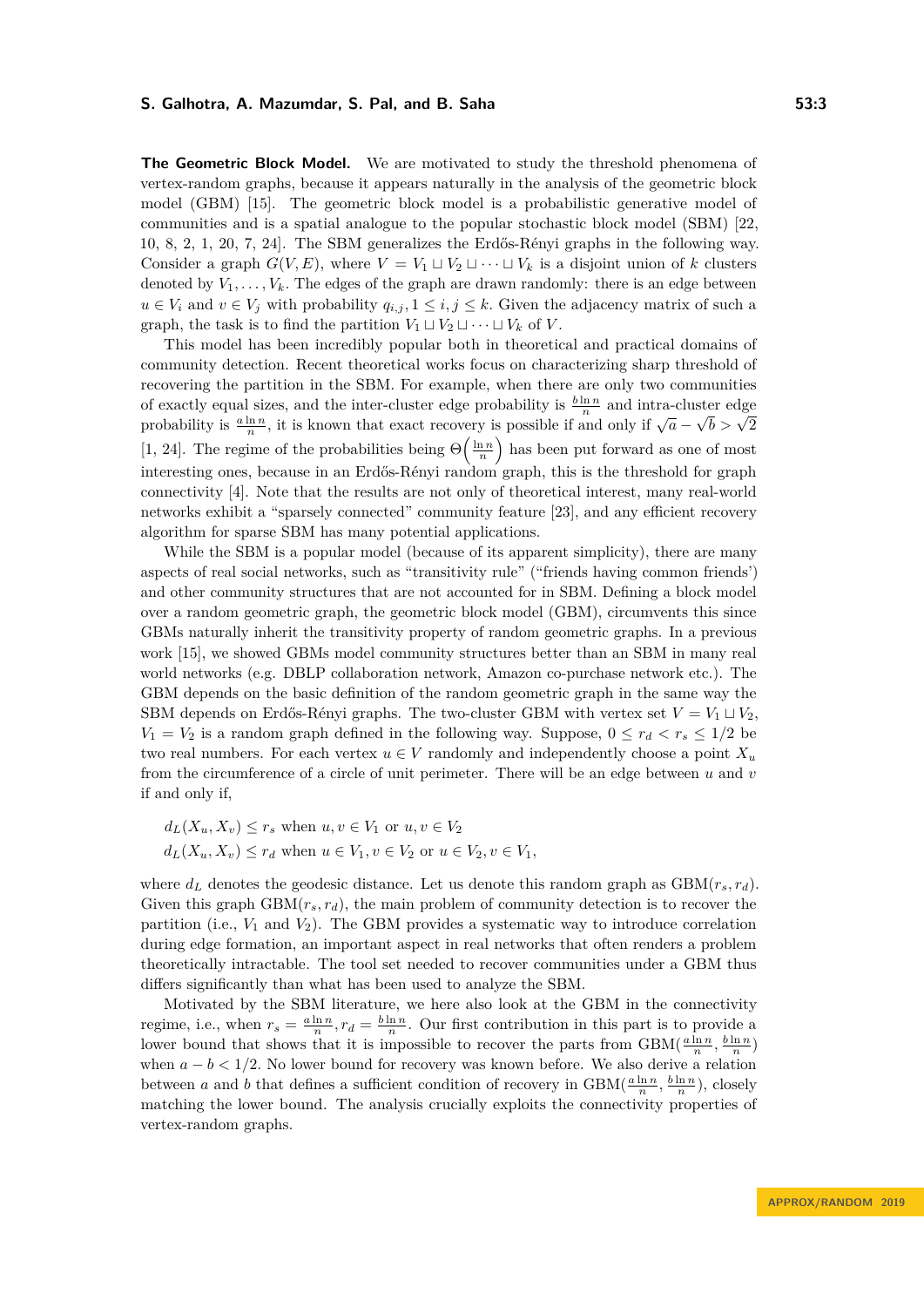#### **53:4 Connectivity of Random Annulus Graphs and the Geometric Block Model**

It is possible to generalize the GBM to include different distributions, different metric spaces and multiple parts. It is also possible to construct other type of spatial block models such as the one very recently being put forward in [\[28\]](#page-17-10) which rely on the random dot product graphs [\[30\]](#page-17-11). In [\[28\]](#page-17-10), edges are drawn between vertices randomly and independently as a function of the distance between the corresponding vertex random variables. In contrast, in GBM edges are drawn deterministically given the vertex random variables, and edges are dependent unconditionally. Moreover [\[28\]](#page-17-10) only considers the recovery scenario where in addition to the graph, values of the vertex random variables are provided. Note that in GBM, we only observe the graph. In particular, it will be later clear that if we are given the corresponding random variables (locations) to the vertices in addition to the graph, then recovery of the partitions in  $GBM(\frac{a \ln n}{n}, \frac{b \ln n}{n})$  is possible if and only if  $a - b > 0.5$  and  $a > 1$ , that is we can identify the recovery threshold exactly.

**VRG in Higher Dimension: The Random Annulus Graphs.** It is natural to ask similar question of connectivity for VRGs in higher dimension. In a VRG at dimension *t*, we may assign *t*-dimensional random vectors to each of the vertices, and use a standard metric such as the Euclidean distance to decide whether there should be an edge between two vertices. Formally, let us define the *t*-dimensional sphere as  $S^t \equiv \{x \in \mathbb{R}^{t+1} \mid ||x||_2 = 1\}.$ Given two reals  $0 \le r_1 \le r_2 \le 2$ , the random annulus graph  $RAG_t(n, [r_1, r_2])$  is a random graph with *n* vertices. Each vertex  $u$  is assigned a random vector  $X_u$  selected randomly and uniformly from  $S^t$ . Two vertices  $u$  and  $v$  are connected by an edge, if and only if  $r_1 \leq d(u, v) \equiv ||X_u - X_v||_2 \leq r_2$ . Note that for  $t = 1$  an RAG<sub>1</sub> $(n, [r_1, r_2])$  is nothing but a VRG as defined above, where we need to convert the Euclidean distance to the geodesic distance and scale the probabilities by a factor of  $2\pi$ . The RAG<sub>t</sub> $(n, [0, r])$  gives the standard definition of random geometric graphs in *t* dimensions (for example, see [\[6\]](#page-16-5) or [\[26\]](#page-17-5)).

We refer to high-dimensional VRGs as the random annulus graph (RAG) since here two vertices are connected iff one is within an "annulus" centered at the other. For the random annulus graphs, we extend our connectivity results of  $t = 1$  to general  $t$ . In particular, we show that there exists an isolated vertex in the  $RAG_t(n, [b(\frac{\ln n}{n})^{\frac{1}{t}}, a(\frac{\ln n}{n})^{\frac{1}{t}}])$  with high probability if and only if

$$
a^t - b^t < \frac{\sqrt{\pi}(t+1)\Gamma(\frac{t+2}{2})}{\Gamma(\frac{t+3}{2})} \equiv \psi(t),
$$

where  $\Gamma(\cdot)$  is the gamma function. Computing the connectivity threshold of RAG exactly is highly challenging, and we have to use several approximations of high dimensional geometry. Our arguments crucially rely on VC dimensions of sets of geometric objects such as intersections of high dimensional annuluses and hyperplanes. Overall we find that the  $\text{RAG}_{t}(n, [b(\frac{\ln n}{n})^{\frac{1}{t}}, a(\frac{\ln n}{n})^{\frac{1}{t}}])$  is connected with high probability if

$$
(a/2)^t - b^t \ge 8(t+1)\psi(t)
$$
 and  $a > 2b$ .

Using the connectivity result for RAG*t*, the results for the geometric block model can be extended to high dimensions. The latent feature space of nodes in most networks are highdimensional. For example, road networks are two-dimensional whereas the number of features used in a social network may have much higher dimensions. In a "high-dimensional" GBM: for any  $t > 1$ , instead of assigning a random variable from [0, 1] we assign a random vector  $X_u \in S^t$  to each vertex *u*; and two vertices in the same part is connected if and only if their Euclidean distance is less than *rs*, whereas two vertices from different parts are connected if and only if their distance is less than *rd*. We show the algorithm developed for one dimension extends to higher dimensions with nearly tight lower and upper bounds.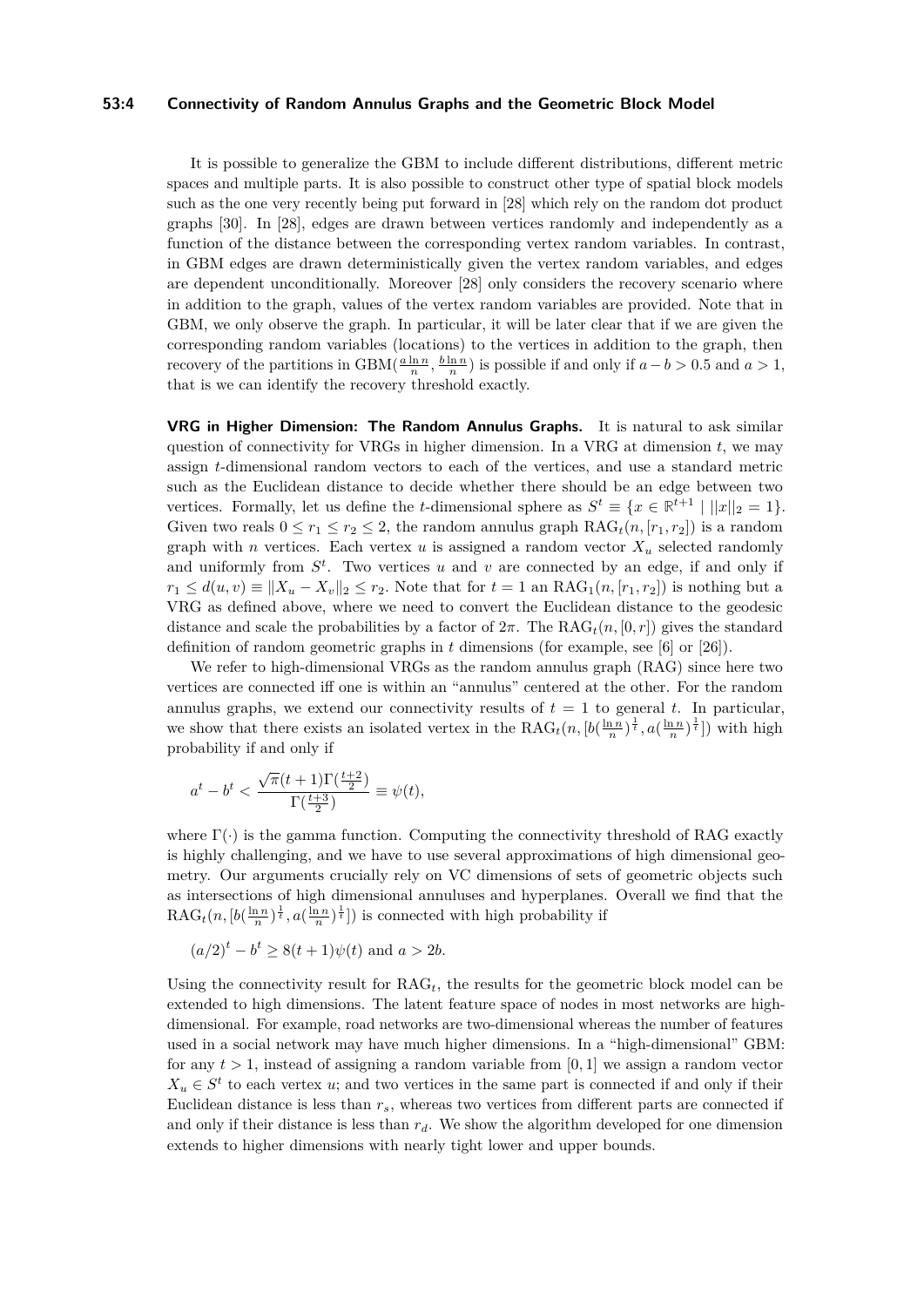In this paper, we consistently refer to the  $t = 1$  case for RAG as the vertex-random graph. The paper is organized as follows. In Section [2,](#page-4-0) we provide the formal definitions and the main results of the paper. In Section [3,](#page-6-0) the sharp connectivity phase transition results for vertex-random graphs are proven. In Section [4,](#page-10-0) the connectivity results are proven for high dimensional random annulus graphs (details in full version [\[16\]](#page-17-0)). Finally, in Section [5,](#page-11-0) a lower bound for the geometric block model as well as the main recovery algorithm are presented (details for the high-dimensional case in full version [\[16\]](#page-17-0)).

## <span id="page-4-0"></span>**2 Main Results**

We formally define the random graph models, and state our results here.

 $\triangleright$  **Definition 1** (Vertex-Random Graph). A vertex-random graph VRG $(n, [r_1, r_2])$  on *n* vertices *has parameters n,* and a pair of real numbers  $r_1, r_2 \in [0, 1/2], r_1 \leq r_2$ *. It is defined by assigning a number*  $X_i \in \mathbb{R}$  *to vertex*  $i, 1 \leq i \leq n$ , where  $X_i$ 's are independent and identical random *variables uniformly distributed in* [0,1]. There will be an edge between vertices *i* and  $j, i \neq j$ , if and only if  $r_1 \leq d_L(X_i, X_j) \leq r_2$  where  $d_L(X_i, X_j) \equiv \min\{|X_i - X_j|, 1 - |X_i - X_j|\}.$ 

We choose  $d_L(X_i, X_j) = \min\{|X_i - X_j|, 1 - |X_i - X_j|\}$  to ignore the boundary effect, although the results extend identically to the scenario when  $d_L(X_i, X_j) = |X_i - X_j|$ . One can also interpret  $X_i, 1 \leq i \leq n$ , to be uniformly distributed on the perimeter of a circle with radius  $\frac{1}{2\pi}$  and the distance  $d_L(\cdot, \cdot)$  to be the geodesic distance. As a shorthand, for any two vertices  $u, v$ , let  $d(u, v)$  denote  $d_L(X_u, X_v)$  where  $X_u, X_v$  are the random variables corresponding to the vertices. We also use  $d(u, v)$  to denote the distance between a vertex  $u$  (or the embedding of that vertex in [0, 1]) and a point  $v \in [0, 1]$  naturally. Our main result regarding VRGs is summarized in the following theorem.

<span id="page-4-2"></span> $\blacktriangleright$  **Theorem 2** (Connectivity threshold of vertex-random graphs). *The* VRG $(n, [\frac{b \ln n}{n}, \frac{a \ln n}{n}])$ *is connected with probability*  $1 - o(1)$  *if*  $a > 1$  *and*  $a - b > 0.5$ *. On the other hand, the*  $VRG(n, [\frac{b \ln n}{n}, \frac{a \ln n}{n}])$  *is not connected with probability*  $1 - o(1)$  *if*  $a < 1$  *or*  $a - b < 0.5$ *.* 

Only for the special case of  $b = 0$ , the connectivity result was known before [\[25,](#page-17-12) [26\]](#page-17-5). See also [\[27\]](#page-17-13). Generalization to  $b > 0$  is both nontrivial and counter-intuitive (the minimum connectivity gap is no longer  $a - b \ge 1$ ). Indeed, our analysis also leads to an alternate simple proof of connectivity for one-dimensional RGGs.

▶ **Definition 3** (The Random Annulus Graph). Let us define the *t*-dimensional unit sphere *as*  $S^t$  ≡ { $x \in \mathbb{R}^{t+1}$  | || $x|_{2} = 1$ }*. A random annulus graph* RAG<sub>t</sub>(*n,* [ $r_1, r_2$ ]) *on n vertices has parameters*  $n, t \in \mathbb{Z}_+$ *, and a pair of real numbers*  $r_1, r_2 \in [0, 2], r_1 \leq r_2$ *. It is defined by assigning a number*  $X_i \in S^t$  *to vertex*  $i, 1 \leq i \leq n$ , where  $X_i$ 's are independent and identical *random vectors uniformly distributed in S t . There will be an edge between vertices i and*  $j, i \neq j$ , *if and only if*  $r_1 \leq ||X_i - X_j||_2 \leq r_2$  *where*  $|| \cdot ||_2$  *denote the*  $\ell_2$  *norm.* 

When from the context it is clear that we are in high dimensions, we use  $d(u, v)$  to denote  $||X_u - X_v||_2$  or just the  $\ell_2$  distance between the arguments<sup>[1](#page-4-1)</sup>. The following result summarizes the condition for the existence of isolated vertices in RAGs.

<span id="page-4-1"></span><sup>&</sup>lt;sup>1</sup> If we substitute  $t = 1$ , then RAG<sub>1</sub> $(n, [r_1, r_2])$  is a random graph where each vertex is associated with a random variable uniformly distributed in the unit circle. The distance between two vertices is the length of the chord connecting the random variables corresponding to the two vertices. If the length of the chord is  $r < 2$ , then the length of the corresponding (smaller) chord length of the corresponding arc between the vertices along the circumference of the circle is  $2 \sin^{-1} \frac{r}{2}$ . If we normalize the circumference of the circle by  $2\pi$ , we obtain a random graph model that is equivalent to our definition of the vertex-random graphs. Since handling geodesic distances is more cumbersome in the higher dimensions, we resorted to Euclidean distance.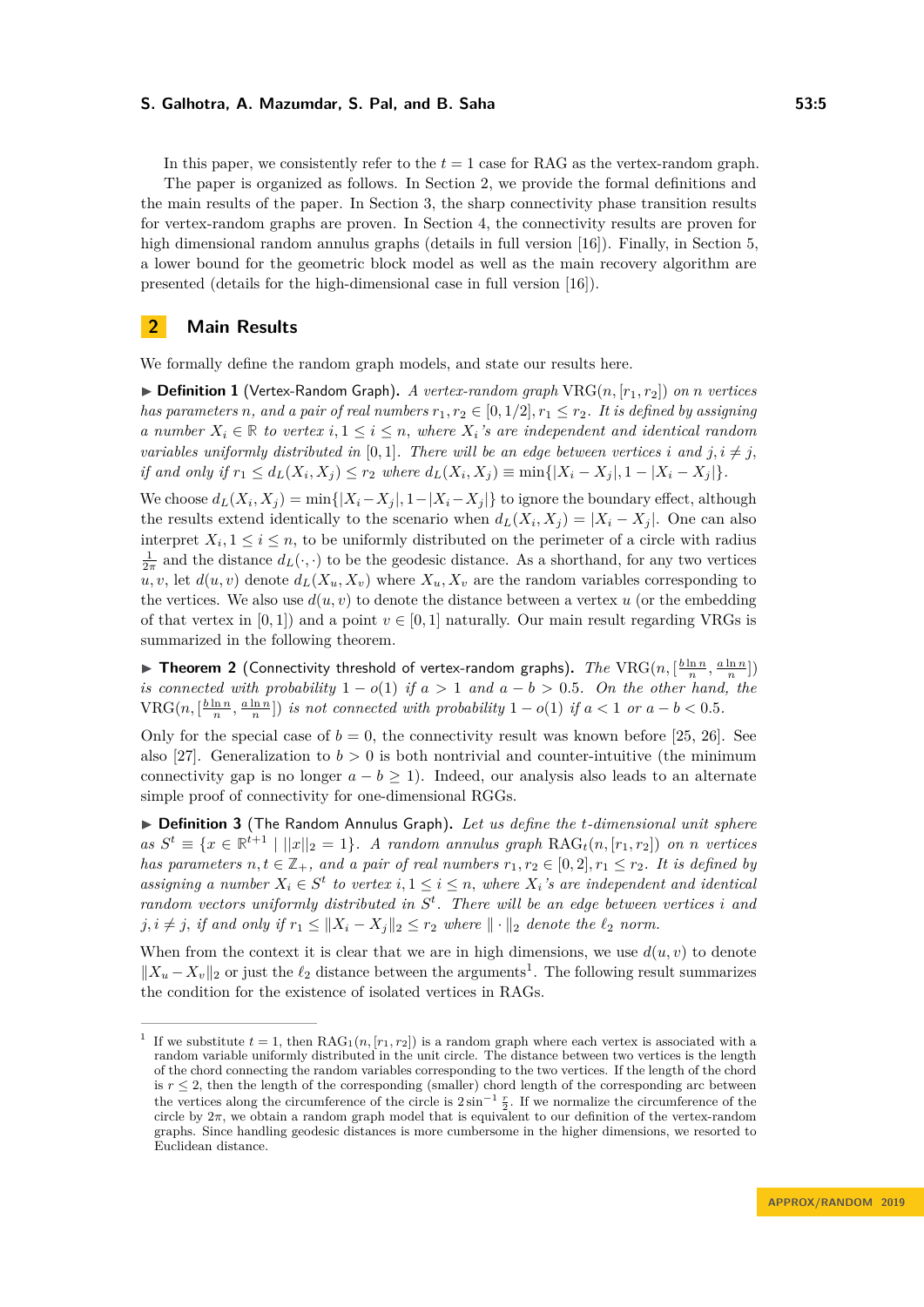▶ Theorem 4 (Zero-One law for Isolated Vertex in RAG). For a random annulus graph  $RAG_t(n,[r_1,r_2])$  where  $r_2 = a\left(\frac{\ln n}{n}\right)^{\frac{1}{t}}$  and  $r_1 = b\left(\frac{\ln n}{n}\right)^{\frac{1}{t}}$ , there exists isolated nodes with *probability*  $1 - o(1)$  *if* 

$$
a^t-b^t<\frac{\sqrt{\pi}(t+1)\Gamma(\frac{t+2}{2})}{\Gamma(\frac{t+3}{2})}\equiv\psi(t),
$$

*where*  $\Gamma(x) = \int_0^\infty y^{x-1} e^{-y} dy$  *is the gamma function, and there does not exist an isolated vertex with probability*  $1 - o(1)$  *if*  $a^t - b^t > \psi(t)$ *.* 

As a corollary of the above, we observe an  $\text{RAG}_t(n, \left[b\left(\frac{\ln n}{n}\right)^{\frac{1}{t}}, a\left(\frac{\ln n}{n}\right)^{\frac{1}{t}}\right])$  is not connected with probability  $1 - o(1)$  if  $a^t - b^t < \psi(t)$ . Our main result provides a sufficient condition for the connectivity.

<span id="page-5-0"></span>**Fineorem 5.** *A t* dimensional random annulus graph  $\text{RAG}_t(n, [b\left(\frac{\ln n}{n}\right)^{\frac{1}{t}}, a\left(\frac{\ln n}{n}\right)^{\frac{1}{t}}])$  is *connected with probability*  $1 - o(1)$  *if*  $(a/2)^t - b^t \geq 8(t+1)\psi(t)$  *and*  $a > 2b$ .

These connectivity results find immediate application in analyzing the geometric block model (GBM), a generative model for networks with underlying community structure.

**Definition 6** (Geometric Block Model). *Given*  $V = V_1 \sqcup V_2, |V_1| = |V_2| = \frac{n}{2}$ , choose a *random variable*  $X_u$  *uniformly distributed in* [0,1] *for all*  $u \in V$ *. The geometric block model* GBM( $r_s$ ,  $r_d$ ) with parameters  $1/2 \ge r_s > r_d$  is a random graph where an edge exists between *vertices u and v if and only if,*

 $d_L(X_u, X_v) \leq r_s$  *when*  $u, v \in V_1$  *or*  $u, v \in V_2$  $d_L(X_u, X_v) \leq r_d$  *when*  $u \in V_1, v \in V_2$  *or*  $u \in V_2, v \in V_1$ .

As a consequence of the connectivity lower bound on VRG, we are able to show community recovery lower bound, that is we show the recovery of the partition is not possible with high probability in  $GBM(\frac{a \ln n}{n}, \frac{b \ln n}{n})$  whenever  $a - b < 0.5$  or  $a < 1$  (see, Theorem [18\)](#page-11-1). If in addition the vertex locations are known, then we can show a matching lower and upper bounds: the recovery is possible if and only if  $a - b > 0.5$  or  $a > 1$  (formal statement in full version [\[16\]](#page-17-0)).

Coming back to the actual recovery problem, our main contribution for GBM is to provide a simple and efficient algorithm that performs well in the connectivity regime and recovers the clusters exactly. The following theorem provides a weaker (but simpler to understand) bound.

<span id="page-5-1"></span>▶ **Theorem 7** (Recovery algorithm for GBM). *Suppose we have a graph*  $G(V, E)$  generated *according to* GBM( $r_s \equiv \frac{a \ln n}{n}$ ,  $r_d \equiv \frac{b \ln n}{n}$ ) *and*  $b > \frac{1}{4 \ln 2 - 2}$ , *then there exists an efficient algorithm (see Algorithm [1\)](#page-13-0)* which recovers the correct partition in *G* with probability  $1 - o(1)$ *if*  $a − 8b > 1$ *.* 

For the full range of parameter *b*, the (stronger) recovery guarantees for Algorithm [1](#page-13-0) is discussed in Theorem [22](#page-15-0) in Section [5.](#page-11-0) Table [1](#page-6-1) lists some examples of the parameters when the proposed algorithm (Algorithm [1\)](#page-13-0) can successfully recover the clusters. As can be anticipated, the connectivity results for RAGs apply to the "high dimensional" GBM.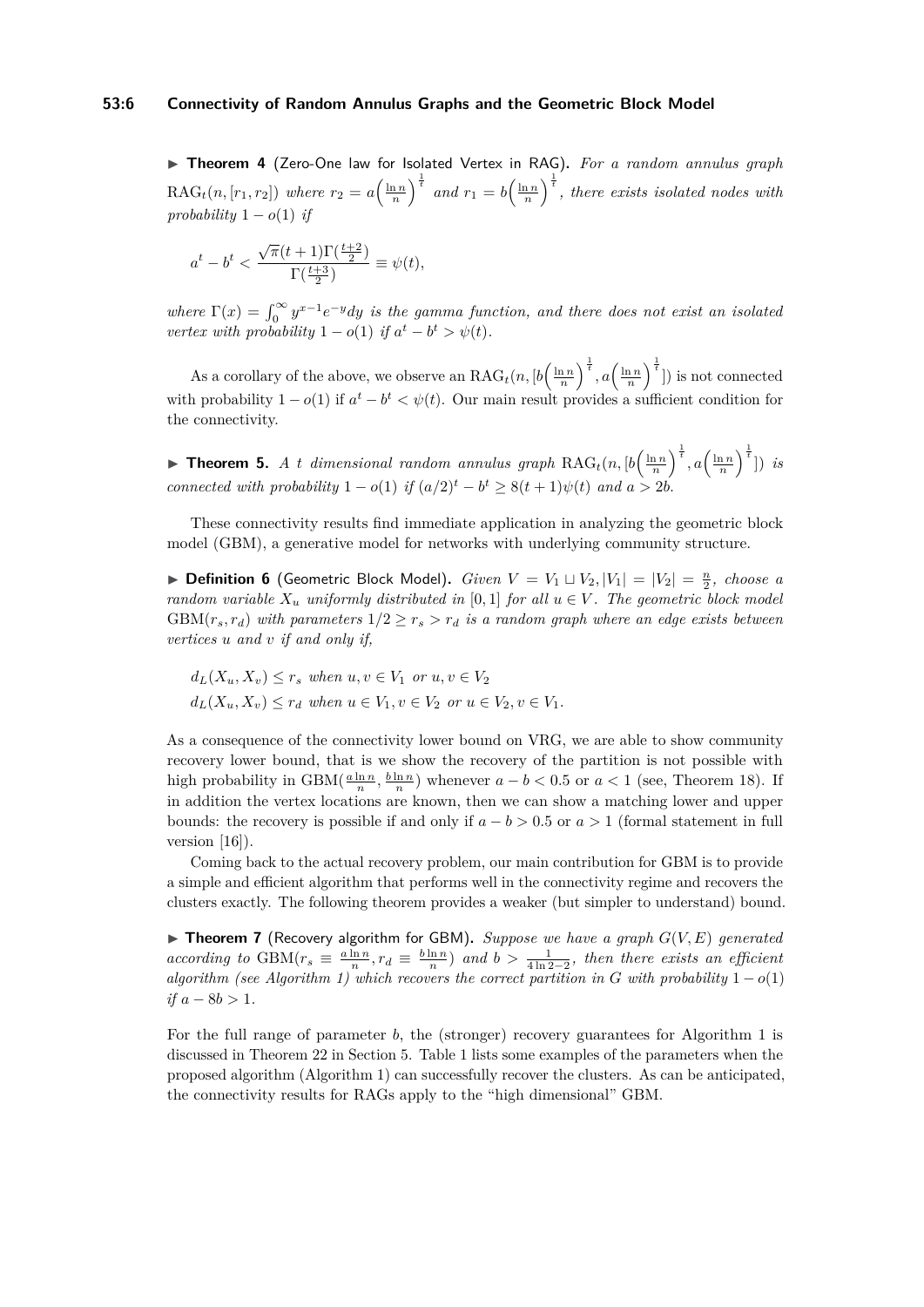<span id="page-6-1"></span>**Table 1** Minimum value of *a*, given *b* for which Algorithm [1](#page-13-0) resolves clusters correctly in the setting for  $GBM(\frac{a \ln n}{n}, \frac{b \ln n}{n}).$ 

| Minimum value of a   8.96   12.63   15.9   18.98   21.93   24.78   27.57 |  |  |  |  |
|--------------------------------------------------------------------------|--|--|--|--|

 $\blacktriangleright$  **Definition 8** (The GBM in High Dimensions). *Given*  $V = V_1 \sqcup V_2$ ,  $|V_1| = |V_2| = \frac{n}{2}$ , *choose a* random vector  $X_u$  independently uniformly distributed in  $S^t$  for all  $u \in V$ . The geometric *block model* GBM<sub>*t*</sub>( $r_s$ , $r_d$ ) *with parameters*  $r_s > r_d$  *is a random graph where an edge exists between vertices u and v if and only if,*

 $||X_u - X_v||_2 \leq r_s$  *when*  $u, v \in V_1$  *or*  $u, v \in V_2$ 

 $||X_u - X_v||_2 \le r_d$  *when*  $u \in V_1, v \in V_2$  *or*  $u \in V_2, v \in V_1$ .

We extend the algorithmic results to high dimensions.

 $\triangleright$  **Theorem 9.** *There exists a polynomial time efficient algorithm that recovers the partition* from  $GBM_t(r_s, r_d)$  with probability  $1 - o(1)$  if  $r_s = \Theta((\frac{\ln n}{n})^{\frac{1}{t}})$  and  $r_s - r_d = \Omega((\frac{\ln n}{n})^{\frac{1}{t}})$ . *Moreover, any algorithm fails to recover the parts with probability at least*  $1/2$  *if*  $r_s - r_d =$  $o((\frac{\ln n}{n})^{\frac{1}{t}})$  *or*  $r_s = o((\frac{\ln n}{n})^{\frac{1}{t}})$ *.* 

## <span id="page-6-0"></span>**3 Connectivity of Vertex-Random Graphs**

In this section we give a proof of Theorem [2.](#page-4-2)

## **3.1 Sufficient condition for connectivity of VRG**

<span id="page-6-4"></span>**Find 10.** *The vertex-random graph*  $VRG(n, \left[\frac{b \ln n}{n}, \frac{a \ln n}{n}\right])$  *is connected with probability*  $1 - o(1)$  *if*  $a > 1$  *and*  $a - b > 0.5$ *.* 

To prove this theorem we use two main technical lemmas that show two different events happen with high probability simultaneously. First, we show that a  $VRG(n, \left[\frac{b \ln n}{n}, \frac{a \ln n}{n}\right])$ can be decomposed into union of cycles such that each of them cover  $[0, 1]$ . Second, we show there exists a vertex  $u_0$  such that it has at least one neighbor in each cycle<sup>[2](#page-6-2)</sup>.

<span id="page-6-3"></span>▶ **Lemma 11.** *A set of vertices*  $C ⊆ V$  *is called a cover of* [0*,* 1]*, if for any point y in* [0*,* 1] there exists a vertex  $v \in C$  such that  $d(v, y) \leq \frac{a \ln n}{2n}$ . A VRG $(n, [\frac{b \ln n}{n}, \frac{a \ln n}{n}])$  is a union of *cycles such that every cycle forms a cover of* [0,1] *as long as*  $a - b > 0.5$  *and*  $a > 1$  *with*  $\text{probability } 1 - o(1)$ .

Let us consider a weaker condition  $a - b > 1$  than the statement of Lemma [11.](#page-6-3) This will be much easier to prove and already establishes the connectivity result for RGG in one dimension. Note that since the points are on a circle, it is natural to define a right (clockwise) and a left (counterclockwise) direction. When  $a - b > 1$ , we show each vertex has at least one neighbor on both directions. To see this for each vertex *u* , assign two indicator  $\{0, 1\}$ -random variables  $A_u^l$  and  $A_u^r$ , with  $A_u^l = 1$  if and only if there is no node x to the left

<span id="page-6-2"></span><sup>&</sup>lt;sup>2</sup> If the points are assumed to be present on a unit line [0,1], the same proof works with a difference that  $VRG(n, \left[\frac{b \ln n}{n}, \frac{a \ln n}{n}\right])$  can now be decomposed into a collection of paths that cover [0,1] and all these paths are connected through a vertex *u*0. This analysis requires us to handle the nodes present in the boundary region –  $[0, \frac{a \ln n}{n}]$  and  $[1 - \frac{a \ln n}{n}, 1]$  separately.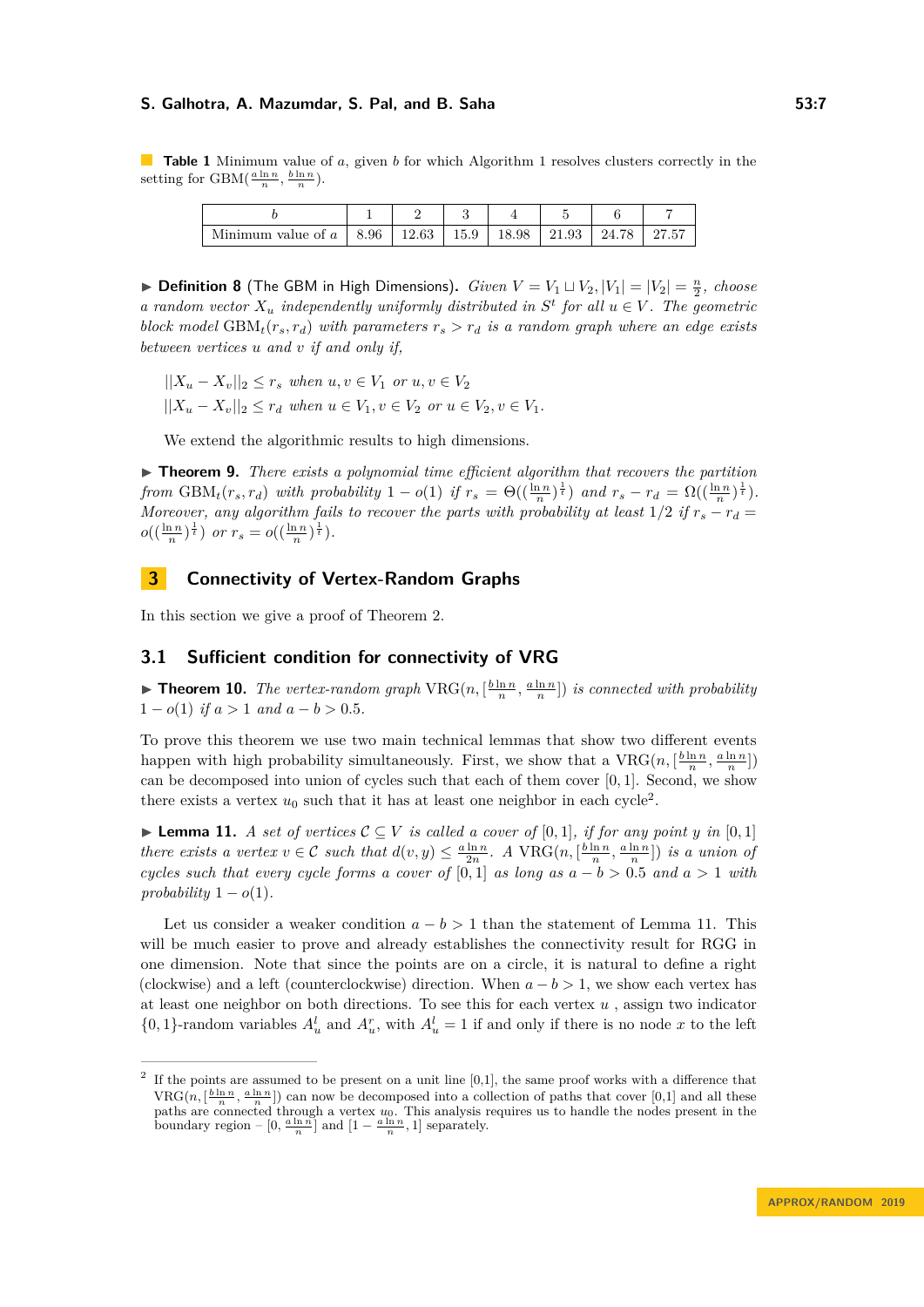## **53:8 Connectivity of Random Annulus Graphs and the Geometric Block Model**

of node *u* such that  $d(u, x) \in \left[\frac{b \ln n}{n}, \frac{a \ln n}{n}\right]$ . Similarly, let  $A_u^r = 1$  if and only if there is no node x to the right of node u such that  $d(u, x) \in [\frac{b \ln n}{n}, \frac{a \ln n}{n}]$ . Now define  $A = \sum_u (A_u^l + A_u^r)$ . We have,

$$
Pr(A_u^l = 1) = Pr(A_u^r = 1) = (1 - \frac{(a - b)\ln n}{n})^{n-1},
$$

and,

$$
\mathbb{E}[A] = 2n(1 - \frac{(a-b)\ln n}{n})^{n-1} \le 2n^{1-(a-b)}.
$$

If  $a - b > 1$  then  $\mathbb{E}[A] = o(1)$  which implies, by invoking Markov inequality, that with high probability every node will have neighbors (connected by an edge in the VRG) on either side. Therefore every vertex will lie on a cycle that covers [0*,* 1]. This is true for every vertex, hence the graph is simply a union of cycles each of which is a cover of [0*,* 1]. The main technical challenge is to show that this conclusion remains valid even when  $a - b > 0.5$ , which is proved in Lemma [11](#page-6-3) in Appendix [A.](#page-17-14) Indeed, when  $a - b > 0.5$ , not every vertex will have neighbors on both sides; rather we need to analyze the connectivity via multi-hops to establish the desired result.

<span id="page-7-0"></span>**Lemma 12.** Set two real numbers  $k \equiv \lceil \frac{b}{(a-b)} \rceil + 1$  and  $\epsilon < \frac{1}{2k}$ . In an VRG $(n, \lceil \frac{b \ln n}{n}, \frac{a \ln n}{n} \rceil)$ ,  $0 < b < a$ , with probability  $1 - o(1)$  there exists a vertex  $u_0$  and  $k$  nodes  $\{u_1, u_2, \ldots, u_k\}$  to *the right of*  $u_0$  *such that*  $d(u_0, u_i) \in \left[\frac{(i(a-b)-2i\epsilon) \ln n}{n}\right]$  $\frac{-2i\epsilon \ln n}{n}, \frac{(i(a-b)-(2i-1)\epsilon)\ln n}{n}$  $\left[\frac{2i-1}{n}\right]$  *and another set of* k nodes  $\{v_1, v_2, \ldots, v_k\}$  also to the right of  $u_0$  such that  $d(u_0, v_i) \in \left[\frac{((i(a-b)+b-(2i-1)\epsilon)\ln n + (n-1)\epsilon)}{n}\right]$  $\frac{n}{(2i-1)\epsilon}$  in *n*<sub>,</sub> (*i*(*a*−*b*)+*b*−(2*i*−2)) ln *n*  $\binom{n}{n}$ , for  $i = 1, 2, \ldots, k$ *. The arrangement of the vertices is shown in Figure [1.](#page-8-0)*

We delegate the proof of this lemma to Appendix [A.](#page-17-14)

**Proof of Theorem [10.](#page-6-4)** We have shown that the two events mentioned in Lemmas [11](#page-6-3) and [12](#page-7-0) happen with high probability. Therefore they simultaneously happen under the condition  $a > 1$  and  $a - b > 0.5$ . Now we will show that these events together imply that the graph is connected. To see this, consider the vertices  $u_0, \{u_1, u_2, \ldots, u_k\}$  and  $\{v_1, v_2, \ldots, v_k\}$  that satisfy the conditions of Lemma [12.](#page-7-0) We can observe that each vertex  $v_i$  has an edge with  $u_i$ and  $u_{i-1}$ ,  $i = 1, \ldots, k$  $i = 1, \ldots, k$  $i = 1, \ldots, k$ . This is because (see Figure 1 for a depiction)

$$
d(u_i, v_i) \ge \frac{((i(a-b)+b-(2i-1)\epsilon)\ln n}{n} - \frac{i(a-b)-(2i-1)\epsilon)\ln n}{n} = \frac{b\ln n}{n}
$$
 and

$$
d(u_i,v_i) \leq \frac{i(a-b)+b-(2i-2)\epsilon \ln n}{n} - \frac{(i(a-b)-2i\epsilon)\ln n}{n} = \frac{(b+2\epsilon)\ln n}{n}.
$$

Similarly,

$$
d(u_{i-1}, v_i) \ge \frac{((i(a-b)+b-(2i-1)\epsilon)\ln n}{n} - \frac{(i-1)(a-b)-(2i-3)\epsilon)\ln n}{n}
$$

$$
= \frac{(a-2\epsilon)\ln n}{n} \quad \text{and}
$$

$$
d(u_{i-1}, v_i) \le \frac{i(a-b)+b - (2i-2)\epsilon \ln n}{n} - \frac{((i-1)(a-b)-2(i-1)\epsilon) \ln n}{n} = \frac{a \ln n}{n}.
$$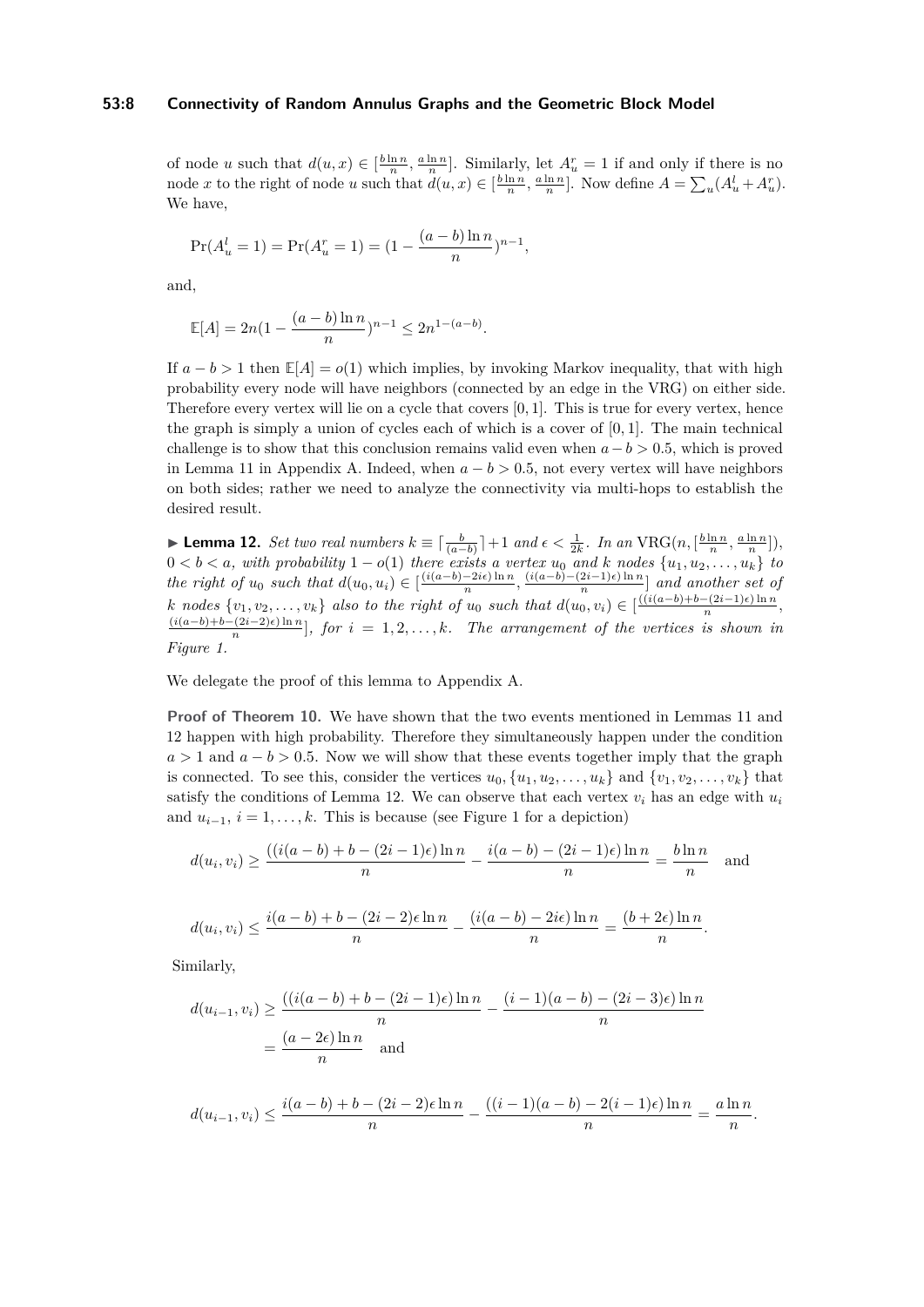<span id="page-8-0"></span>

<span id="page-8-1"></span>**Figure 1** The location of  $u_i$  and  $v_i$  relative to *u* scaled by  $\frac{\ln n}{n}$  in Lemma [12.](#page-7-0) Edges stemming put of *v*1*, v*2*, v*<sup>3</sup> are shown as blue, red and violet respectively.



**Figure 2** The line segments where  $v_1, v_2, v_3$  can have neighbors (scaled by  $\frac{\log n}{n}$ ) in the proof of Theorem [10.](#page-6-4) The point *t* has to lie in one of these regions.

This implies that  $u_0$  is connected to  $u_i$  and  $v_i$  for all  $i = 1, \ldots, k$ . Using Lemma [11,](#page-6-3) the first event implies that the connected components are cycles spanning the entire line [0*,* 1]. Now consider two such disconnected components, one of which consists of the nodes  $u_0, \{u_1, u_2, \ldots, u_k\}$  and  $\{v_1, v_2, \ldots, v_k\}$ . There must exist a node *t* in the other component (cycle) such that *t* is on the right of  $u_0$  and  $d(u_0, t) \equiv \frac{x \ln n}{n} \leq \frac{a \ln n}{n}$ . If  $x \leq b$ , then there exists an *i* such that  $i \leq k$  and  $i(a - b) + b - a - (2i - 2)\epsilon \leq x \leq i(a - b) - (2i - 1)\epsilon$  (see Figure [2\)](#page-8-1). Thus, when  $x \leq b$ , we can calculate the distance between t and  $v_i$  as

$$
d(t, v_i) \ge \frac{(i(a - b) + b - (2i - 1)\epsilon) \ln n}{n} - \frac{(i(a - b) - (2i - 1)\epsilon) \ln n}{n} = \frac{b \ln n}{n}
$$

and

$$
d(t,v_i) \leq \frac{(i(a-b)+b-(2i-2)\epsilon)\ln n}{n} - \frac{(i(a-b)+b-a-(2i-2)\epsilon)\ln n}{n} = \frac{a\ln n}{n}.
$$

Therefore *t* is connected to  $v_i$  when  $x \leq b$ . If  $x > b$  then *t* is already connected to  $u_0$ . Therefore the two components (cycles) in question are connected.This is true for all cycles and hence there is only a single component in the entire graph. Indeed, if we consider the cycles to be disjoint super-nodes, then we have shown that there must be a star configuration.

<span id="page-8-2"></span>The following result is an immediate corollary of the connectivity upper bound.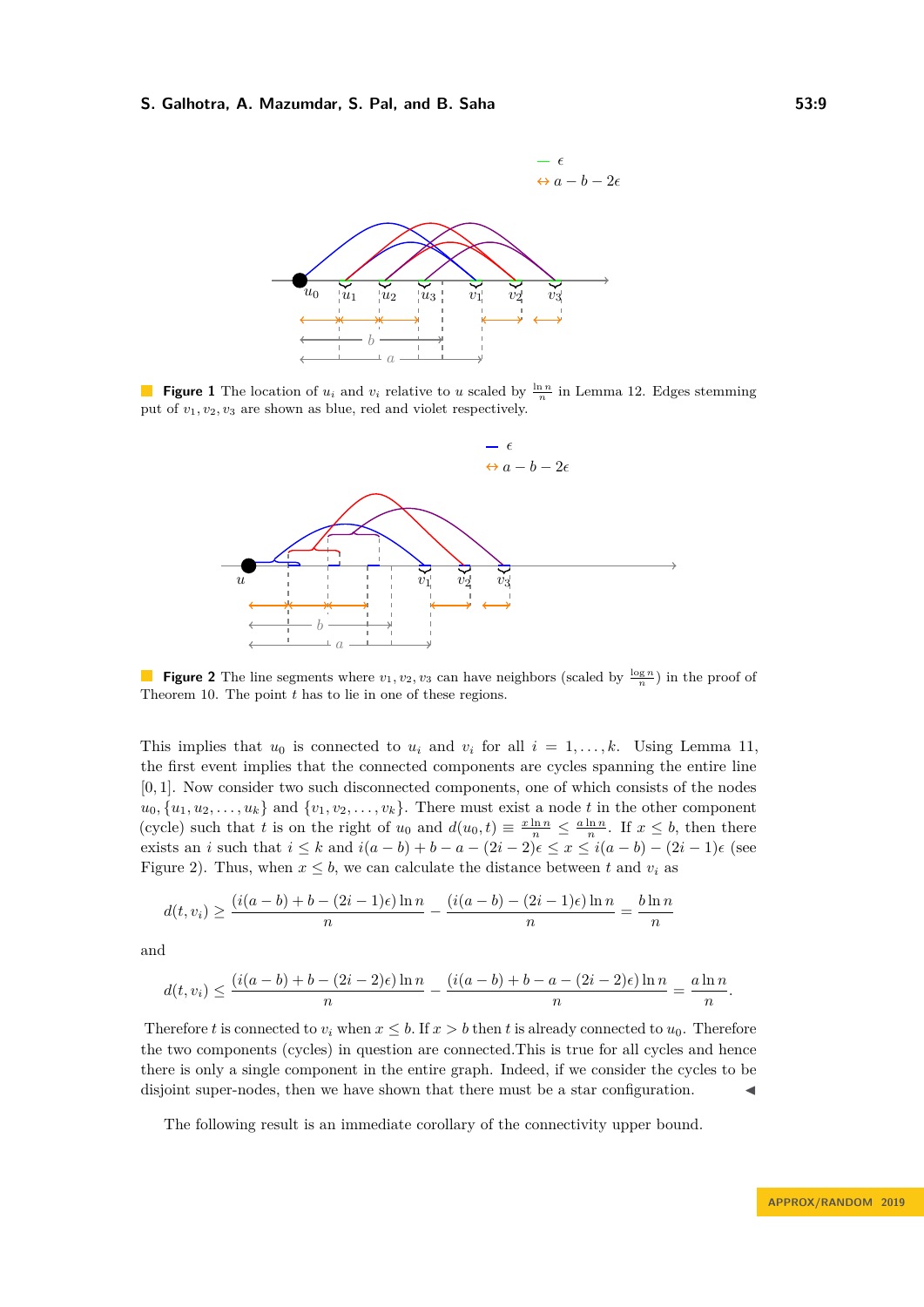## **53:10 Connectivity of Random Annulus Graphs and the Geometric Block Model**

 $\triangleright$  **Corollary 13.** *Consider a random graph*  $G(V, E)$  *is being generated as a variant of the VRG* where each  $u, v \in V$  forms an edge if and only if  $d(u, v) \in [0, c\frac{\ln n}{n}] \cup [b\frac{\ln n}{n}, a\frac{\ln n}{n}]$ ,  $0 < c <$ *b*  $< a$ *. This graph is connected with probability*  $1-o(1)$  *if*  $a−b+ c>1$  *or if*  $a−b>0.5, a>1$ *.* 

## **3.2 Necessary condition for connectivity of VRG**

<span id="page-9-0"></span>**Fineorem 14** (VRG connectivity lower bound). *The*  $\text{VRG}(n, [\frac{b \ln n}{n}, \frac{a \ln n}{n}])$  *is not connected with probability*  $1 - o(1)$  *if*  $a < 1$  *or*  $a - b < 0.5$ *.* 

**Proof.** First of all, it is known that  $VRG(n, [0, \frac{a \ln n}{n}]$  is not connected with high probability when  $a < 1$  [\[25,](#page-17-12) [26\]](#page-17-5). Therefore  $VRG(n, \left[\frac{b \ln n}{n}, \frac{a \ln n}{n}\right])$  must not be connected with high probability when  $a < 1$  as the connectivity interval is a strict subset of the previous case, and  $VRG(n, \left[\frac{b\ln n}{n}, \frac{a\ln n}{n}\right])$  can be obtained from  $VRG(n, [0, \frac{a\ln n}{n}])$  by deleting all the edges that has the two corresponding random variables separated by distance less than  $\frac{b \ln n}{n}$ .

Next we will show that if  $a - b < 0.5$  then there exists an isolated vertex with high probability. It would be easier to think of each vertex as a uniform random point in [0*,* 1]. Define an indicator variable  $A_u$  for every node *u* which is 1 when node *u* is isolated and 0 otherwise. We have,

$$
Pr(A_u = 1) = \left(1 - \frac{2(a - b)\ln n}{n}\right)^{n-1}.
$$

Define  $A = \sum_{u} A_u$ , and hence

$$
\mathbb{E}[A] = n\left(1 - \frac{2(a-b)\ln n}{n}\right)^{n-1} = n^{1-2(a-b)-o(1)}.
$$

Therefore, when  $a - b < 0.5$ ,  $\mathbb{E}[A] = \Omega(1)$ . To prove this statement with high probability we can show that the variance of *A* is bounded. Since *A* is a sum of indicator random variables, we have that

$$
\begin{aligned} \text{Var}(A) &\leq \mathbb{E}[A] + \sum_{u \neq v} \text{Cov}(A_u, A_v) \\ &= \mathbb{E}[A] + \sum_{u \neq v} (\text{Pr}(A_u = 1 \cap A_v = 1) - \text{Pr}(A_u = 1) \,\text{Pr}(A_v = 1)). \end{aligned}
$$

Now, consider the scenario when the vertices *u* and *v* are at a distance more than  $\frac{2a \ln n}{n}$  apart (happens with probability  $1 - \frac{4a \ln n}{n}$ ). Then the region in [0, 1] that is between distances  $\frac{b \ln n}{n}$  and  $\frac{a \ln n}{n}$  from both of the vertices is empty and therefore  $Pr(A_u = 1 \cap A_v = 1)$  $\left(1 - \frac{4(a-b)\ln n}{n}\right)$  $\left(\frac{b}{n}\right)^{n-2}$ . When the vertices are within distance  $\frac{2a \ln n}{n}$  of one another, then  $\Pr(A_u = 1 \cap A_v = 1) \leq \Pr(A_u = 1)$ . Therefore,

$$
\Pr(A_u = 1 \cap A_v = 1) \leq (1 - \frac{4a \ln n}{n}) \left( 1 - \frac{4(a - b) \ln n}{n} \right)^{n-2} + \frac{4a \ln n}{n} \Pr(A_u = 1)
$$
  

$$
\leq (1 - \frac{4a \ln n}{n}) n^{-4(a - b) + o(1)} + \frac{4a \ln n}{n} n^{-2(a - b) + o(1)}.
$$

Consequently for large enough *n*,

$$
\Pr(A_u = 1 \cap A_v = 1) - \Pr(A_u = 1)\Pr(A_v = 1) \le (1 - \frac{4a \ln n}{n})n^{-4(a-b)+o(1)} + \frac{4a \ln n}{n}n^{-2(a-b)+o(1)} - n^{-4(a-b)+o(1)} \le \frac{8a \ln n}{n}\Pr(A_u = 1).
$$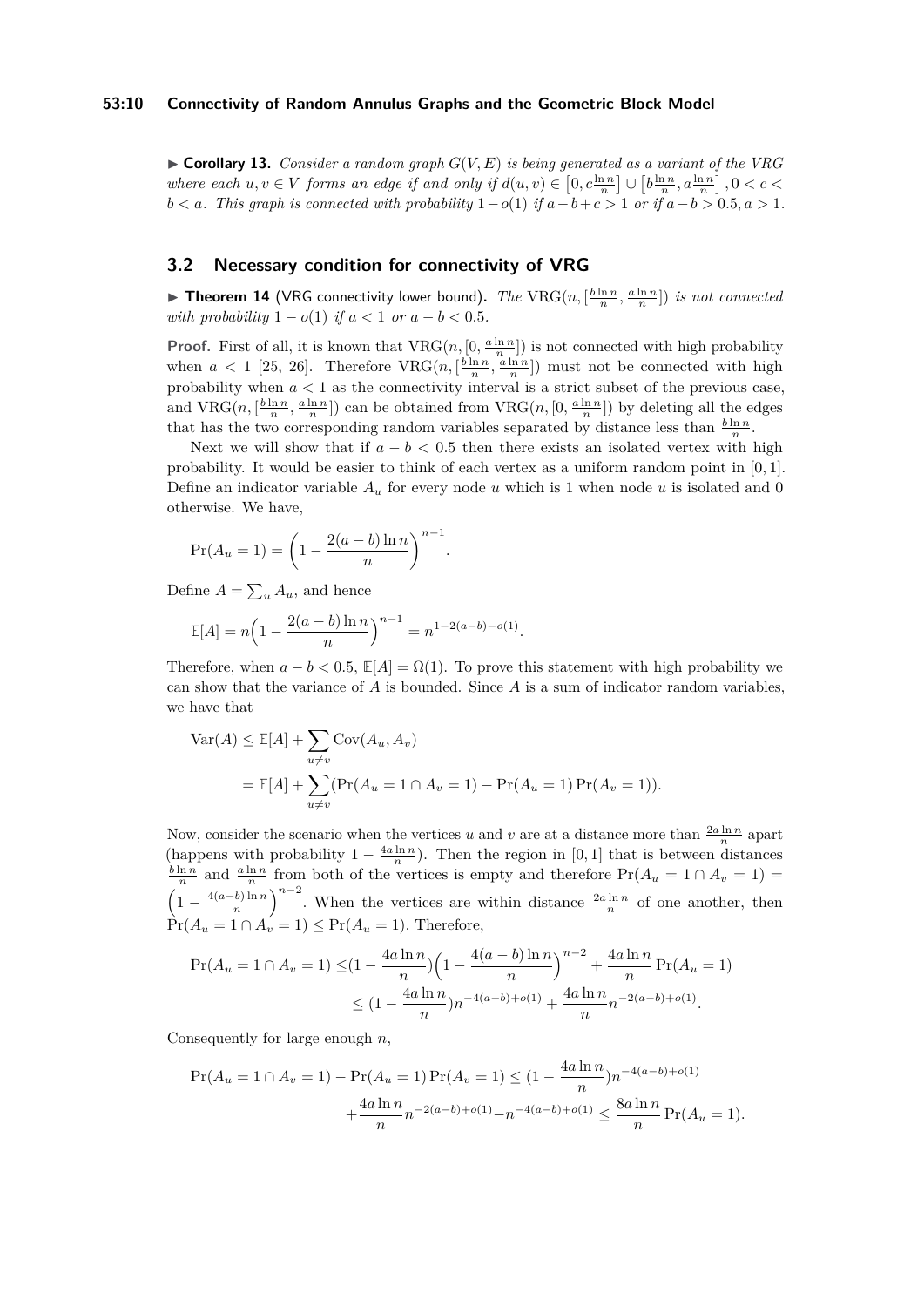Now,

$$
\text{Var}(A) \le \mathbb{E}[A] + \binom{n}{2} \frac{8a \ln n}{n} \Pr(A_u = 1) \le \mathbb{E}[A](1 + 4a \ln n).
$$

By using Chebyshev bound, with probability at least  $1 - \frac{1}{\ln n}$ ,

$$
A > n^{1-2(a-b)} - \sqrt{n^{1-2(a-b)}(1+4a\ln n)\ln n},
$$

which imply for  $a - b < 0.5$ , there will exist isolated nodes with high probability.

## <span id="page-10-0"></span>**4 Connectivity of High Dimensional Random Annulus Graphs: Proof of Theorem [5](#page-5-0)**

In this section we provide a proof sketch of Theorem [5](#page-5-0) to establish the sufficient condition of connectivity of random annulus graphs. The details of the proof and the necessary conditions are provided in the full version [\[16\]](#page-17-0).

Note, here  $r_1 \equiv b \left(\frac{\ln n}{n}\right)^{1/t}$  and  $r_2 \equiv a \left(\frac{\ln n}{n}\right)^{1/t}$ . To show the upper bound for connectivity, the very first step is to define a *pole* which is a vertex that is connected to all vertices within a distance of  $r<sub>2</sub>$  from itself. We show such a pole exists with high probability in Lemma [15.](#page-10-1) This is a significant generalization of Lemma [12](#page-7-0) from Section [3.](#page-6-0) We prove there exist annuli of suitably small radii around a node  $u_0$  such that they are each non-empty and the vertices in these annuli are connected to each other along with  $u_0$ . Moreover the center of the annuli are collinear. Every point within distance  $r_2$  from  $u_0$  is then shown to be connected to at least one vertex in these constructed annuli.

<span id="page-10-1"></span>▶ Lemma 15. *In a* RAG<sub>t</sub>  $\left(n, \left[b\left(\frac{\ln n}{n}\right)^{1/t}, a\left(\frac{\ln n}{n}\right)^{1/t}\right]\right), 0 < b < a$ , with probability 1 − *o*(1) *there exists a pole.*

Next, Lemma [16](#page-10-2) shows that for every vertex *u* and every hyperplane *L* passing through *u* and not too close to the tangent hyperplane at *u*, there will be a neighbor of *u* on either side of the plane. Therefore, there should be a neighbor towards the direction of the pole. In order to formalize this, let us define a few regions associated with a node *u* and a hyperplane  $L: w^T x = \beta$  passing through *u*.

$$
\mathcal{R}_L^1 \equiv \{x \in S^t \mid r_1 \le d(u, x) \le r_2, w^T x \le \beta\}
$$
  
\n
$$
\mathcal{R}_L^2 \equiv \{x \in S^t \mid r_1 \le d(u, x) \le r_2, w^T x \ge \beta\}
$$
  
\n
$$
\mathcal{A}_L \equiv \{x \mid x \in S^t, w^T x = \beta\}.
$$

Informally,  $\mathcal{R}_L^1$  and  $\mathcal{R}_L^2$  represent the partition of the annulus on either side of the hyperplane  $L$  and  $A_L$  represents the region on the sphere lying on  $L$ .

<span id="page-10-2"></span>**Example** *n nodes from*  $S^t$  *according to*  $\text{RAG}_t\left(n, \left[b\left(\frac{\ln n}{n}\right)^{1/t}, a\left(\frac{\ln n}{n}\right)^{1/t}\right]\right)$ , *then for every node u and every hyperplane L passing through u such that* A*<sup>L</sup> is not all within distance r*<sup>2</sup> *of u, node u has a neighbor on both sides of the hyperplane L with probability at least*  $1 - \frac{1}{n}$  *provided*  $(a/2)^t - b^t \geq \frac{8\sqrt{\pi}(t+1)^2\Gamma(\frac{t+2}{2})}{\Gamma(\frac{t+3}{2})}$  $\frac{a+1}{\Gamma(\frac{t+3}{2})}$  and  $a > 2b$ .

The proof of this lemma is quite challenging. Since, we do not know the location of the pole, we need to show that every point has a neighbor on both sides of the plane *L* no matter what the orientation of the plane. Since the number of possible orientations is uncountably infinite, we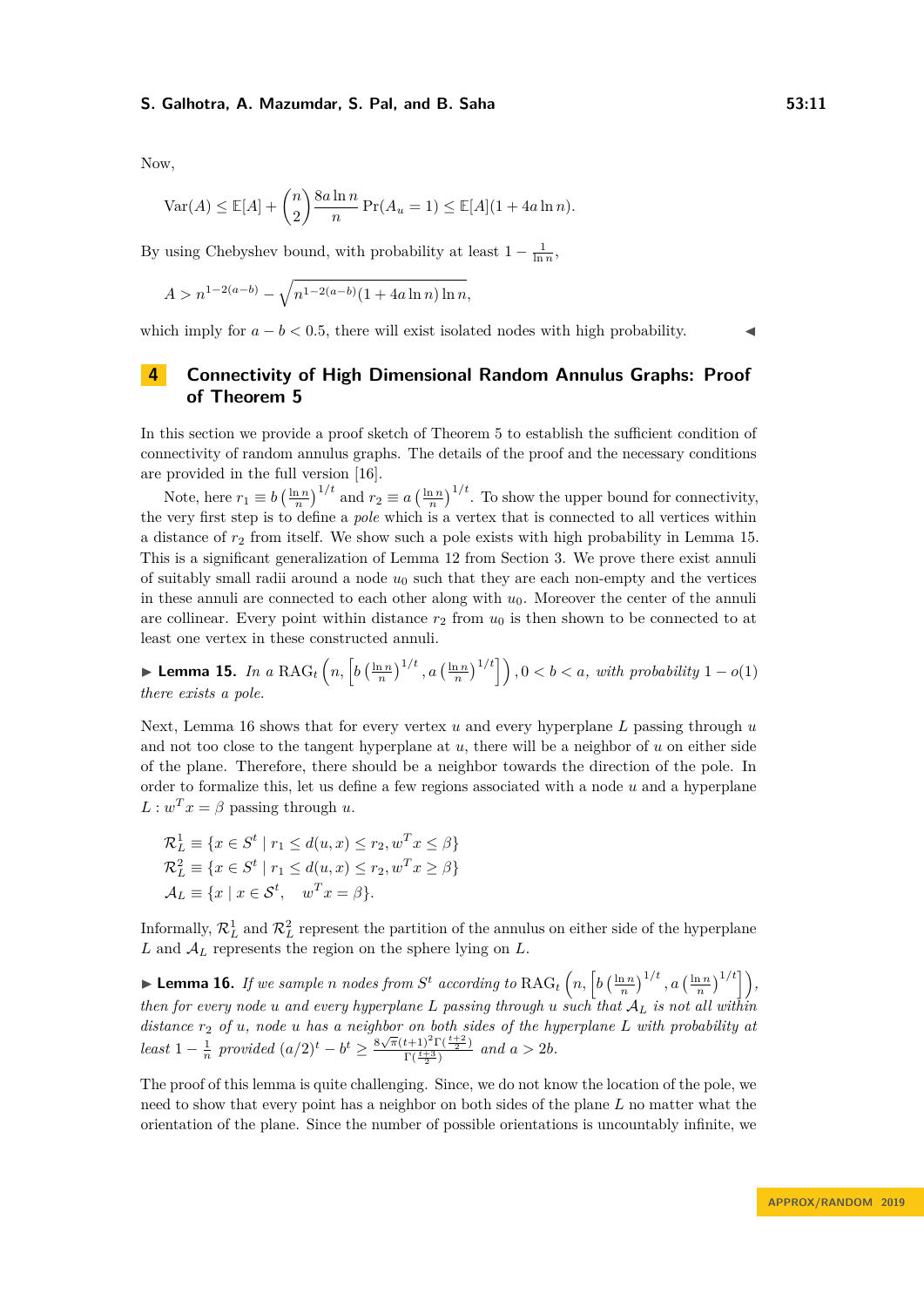## **53:12 Connectivity of Random Annulus Graphs and the Geometric Block Model**

cannot use a union-bound type argument. To show this we have to rely on the VC Dimension of the family of sets  $\{x \in S^t \mid r_1 \leq ||u-x||_2 \leq r_2, w^T x \geq \beta, A_{L:w^T x = \beta} \text{ not all within } r_2 \text{ of } u\}$  for all hyperplanes  $L$  (which can be shown to be less than  $t+1$ ). We rely on the celebrated result of [\[21\]](#page-17-15) (we derive a continuous version of it), see full version [\[16\]](#page-17-0), to deduce our conclusion.

For a node *u* and its corresponding location  $X_u = (u_1, u_2, \ldots, u_{t+1})$ , define the particular hyperplane  $L_u^*$ :  $x_1 = u_1$  which is normal to the line joining  $u_0 \equiv (1, 0, \ldots, 0)$  and the origin and passes through *u*. We now need one more lemma that will help us prove Theorem [5.](#page-5-0)

<span id="page-11-2"></span>**Example 17.** For a particular node *u* and corresponding hyperplane  $L_u^*$ , if every point in  $\mathcal{A}_{L^*_{u}}$  *is within distance*  $r_2$  *from u*, *then u must be within*  $r_2$  *of u*<sub>0</sub>*.* 

**Proof of Theorem [5.](#page-5-0)** We consider an alternate (rotated but not shifted) coordinate system by multiplying every vector by an orthonormal matrix such that the new position of the pole is the  $t + 1$ -dimensional vector  $(1, 0, \ldots, 0)$  where only the first coordinate is non-zero. Let the  $t + 1$  dimensional vector describing any node  $u$  in this new coordinate system be  $\hat{u} = (\hat{u}_1, \hat{u}_2, \dots, \hat{u}_{t+1})$ . Now consider the hyperplane  $L : x_1 = \hat{u}_1$  and if *u* is not connected to the pole already, then by Lemma [16](#page-10-2) and Lemma [17,](#page-11-2) the node *u* has a neighbor *u*<sup>2</sup> which has a higher first coordinate  $(\hat{u}_2 > \hat{u}_1)$ . The same analysis applies for  $u_2$  and hence we have a path where the first coordinate of every node is higher than the previous node. Since the number of nodes is finite, this path cannot go on indefinitely and at some point, one of the nodes is going to be within  $r_2$  of the pole and will be connected to the pole. Therefore every node is going to be connected to the pole and hence our theorem is proved.

## <span id="page-11-0"></span>**5 The Geometric Block Model**

In this section, we prove a necessary condition for exact cluster recovery of the GBM and give an efficient algorithm that matches that within a constant factor. Very interestingly, our algorithm is based on a simple triangle counting method, whose variants are used as popular heuristics for community recovery in many real networks [\[3,](#page-16-13) [29,](#page-17-16) [11\]](#page-16-14). This further validates the suitability of GBMs as a community detection model.

## **5.1 Immediate consequence of VRG connectivity**

<span id="page-11-1"></span>The following lower bound for GBM can be obtained as a consequence of Theorem [2.](#page-4-2)

**Fineorem 18** (Impossibility in GBM). *Any algorithm to recover the partition in* GBM( $\frac{a \ln n}{n}$ ,  $\frac{b \ln n}{n}$ ) *will give incorrect output with probability* 1 − *o*(1) *if*  $a - b < 0.5$  *or*  $a < 1$ *.* 

**Proof.** Consider the scenario that not only the geometric block model graph GBM( $\frac{a \ln n}{n}$ ,  $\frac{b \ln n}{n}$ ) was provided to us, but also the random values  $X_u \in [0,1]$  for all vertex *u* in the graph were provided. We will show that we will still not be able to recover the correct partition of the vertex set *V* with probability at least 0.5 (with respect to choices of  $X_u$ ,  $u, v \in V$  and any randomness in the algorithm).

In this situation, the edge  $(u, v)$  where  $d_L(X_u, X_v) \leq \frac{b \ln n}{n}$  does not give any new information than  $X_u, X_v$ . However the edges  $(u, v)$  where  $\frac{b \ln n}{n} \leq d_L(X_u, X_v) \leq \frac{a \ln n}{n}$  are informative, as existence of such an edge will imply that *u* and *v* are in the same part. These edges constitute a vertex-random graph  $VRG(n, \left[\frac{b \ln n}{n}, \frac{a \ln n}{n}\right])$ . But if there are more than two components in this vertex-random graph, then it is impossible to separate out the vertices into the correct two parts, as the connected components can be assigned to any of the two parts and the VRG along with the location values  $(X_u, u \in V)$  will still be consistent.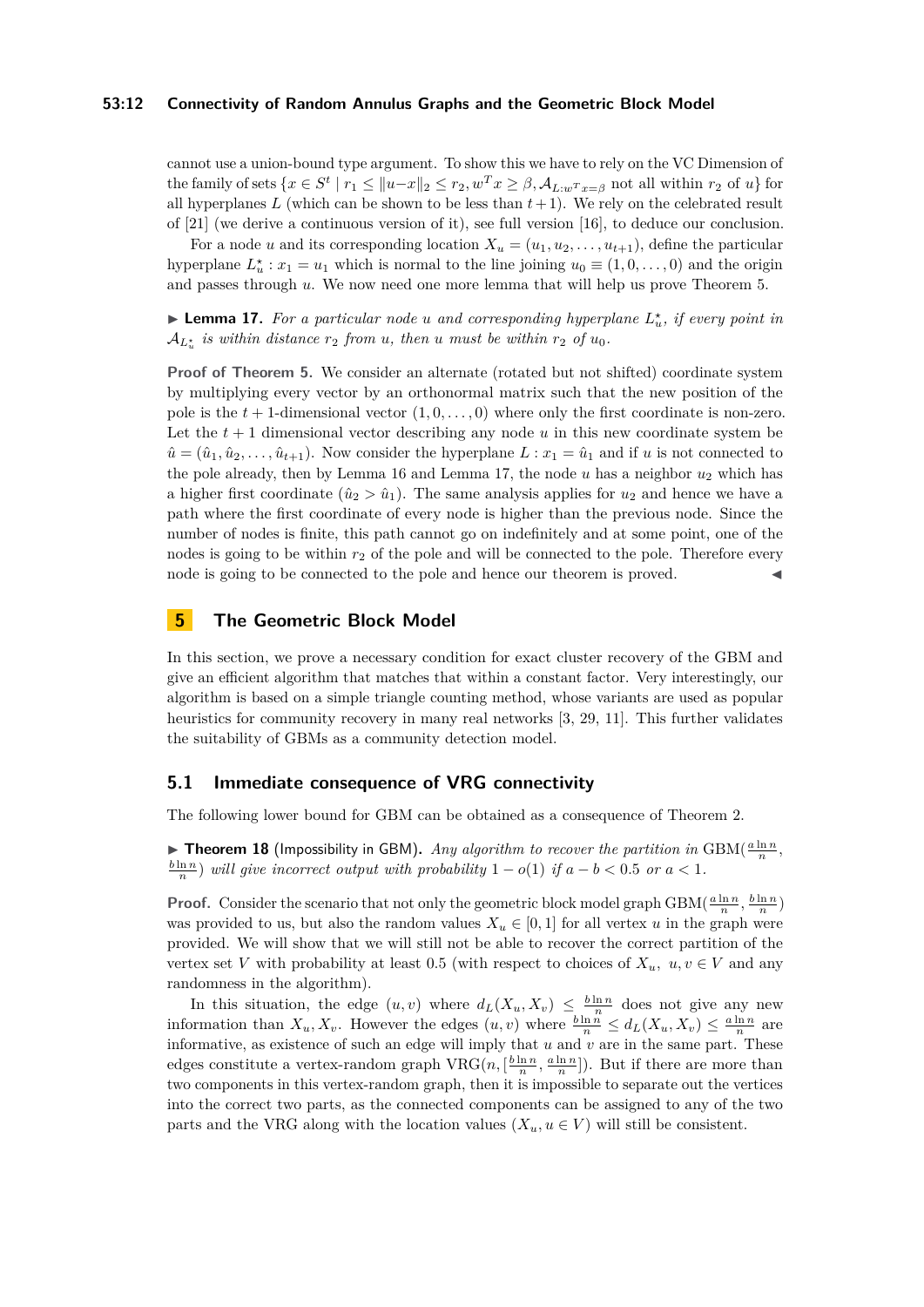What remains to be seen that  $VRG(n, \left[\frac{b \ln n}{n}, \frac{a \ln n}{n}\right])$  will have  $\omega(1)$  components with high probability if  $a - b < 0.5$  or  $a < 1$ . This is certainly true when  $a - b < 0.5$  as we have seen in Theorem [14,](#page-9-0) there can indeed be  $\omega(1)$  isolated nodes with high probability. On the other hand, when  $a < 1$ , just by using an analogous argument it is possible to show that there are *ω*(1) vertices that do not have any neighbors on the left direction (counterclockwise). We delegate the proof of this claim as Lemma [19.](#page-12-0) If there are *k* such vertices, there must be at least  $k-1$  disjoint candidates. This completes the proof.

<span id="page-12-0"></span>**Lemma 19.** *A random geometric graph*  $G(n, \frac{a \ln n}{n})$  *will have*  $\omega(1)$  *disconnected components for*  $a < 1$ *.* 

**Proof.** Define an indicator random variable *A<sup>u</sup>* for a node *u* which is 1 if it does not have a neighbor on its left. We must have that  $Pr(A_u) = \left(1 - \frac{a \ln n}{n}\right)^{n-1}$ . Therefore we must have that  $\sum_{u} \mathbb{E}A_u = n^{1-a} = \Omega(1)$  if  $a < 1$ . This statement also holds true with high probability. To show this we need to prove that the variance of  $\sum_{u} \mathbb{E} A_u$  is bounded. We have

$$
Var(A) < E[A] + \sum_{u \neq v} Cov(A_u, A_v)
$$
  
=  $E[A] + \sum_{u \neq v} Pr(A_u = 1 \cap A_v = 1) - Pr(A_u = 1) Pr(A_v = 1)$ 

Now, consider the scenario when the vertices *u* and *v* are at a distance more than  $\frac{2a \ln n}{n}$  apart (happens with probability at least  $1-\frac{4a\ln n}{n}$ ). Then the region in [0, 1] that is within distance (happens with probability at least  $1-\frac{4a\ln n}{n}$ ).  $\frac{a \ln n}{n}$  from both of the vertices is empty and therefore  $Pr(A_u = 1 \cap A_v = 1) = Pr(A_u = 1)$ 1)  $Pr(A_v = 1 | A_u = 1) \leq Pr(A_u = 1) Pr(A_v = 1) = (Pr(A_u = 1))^2$ . When the vertices are within distance  $\frac{2a \ln n}{n}$  of one another, then  $Pr(A_u = 1 \cap A_v = 1) \le Pr(A_u = 1)$ . Therefore,

$$
\Pr(A_u = 1 \cap A_v = 1) \le (1 - \frac{4a \ln n}{n}) (\Pr(A_u = 1))^2 + \frac{4a \ln n}{n} \Pr(A_u = 1).
$$

Consequently,

$$
\Pr(A_u = 1 \cap A_v = 1) - \Pr(A_u = 1) \Pr(A_v = 1) \le (1 - \frac{4a \ln n}{n}) (\Pr(A_u = 1))^2
$$

$$
+ \frac{4a \ln n}{n} \Pr(A_u = 1) - (\Pr(A_u = 1))^2 \le \frac{4a \ln n}{n} \Pr(A_u = 1).
$$

Now,

$$
\text{Var}(A) \le \mathbb{E}[A] + \binom{n}{2} \frac{4a \ln n}{n} \Pr(A_u = 1) \le \mathbb{E}[A](1 + 2a \ln n).
$$

By using Chebyshev bound, with probability at least  $1 - \frac{1}{\ln n}$ ,

$$
A > n^{1-a} - \sqrt{n^{1-a}(1 + 2a\ln n)\ln n},
$$

Now, observe that if there exist *k* nodes with no neighbor on one side, then there must exist *k* − 1 disconnected components. Hence the number of components in  $G(n, \frac{a \ln n}{n})$  is  $\omega(1)$ .  $\blacktriangleleft$ 

Indeed, when the locations  $X_u$  associated with every vertex *u* is provided, it is also possible to recover the partition when  $a - b > 0.5$  and  $a > 1$ , matching the above lower bound exactly. Similar impossibility result extends to higher dimensional GBM from the necessary condition on connectivity of RAG.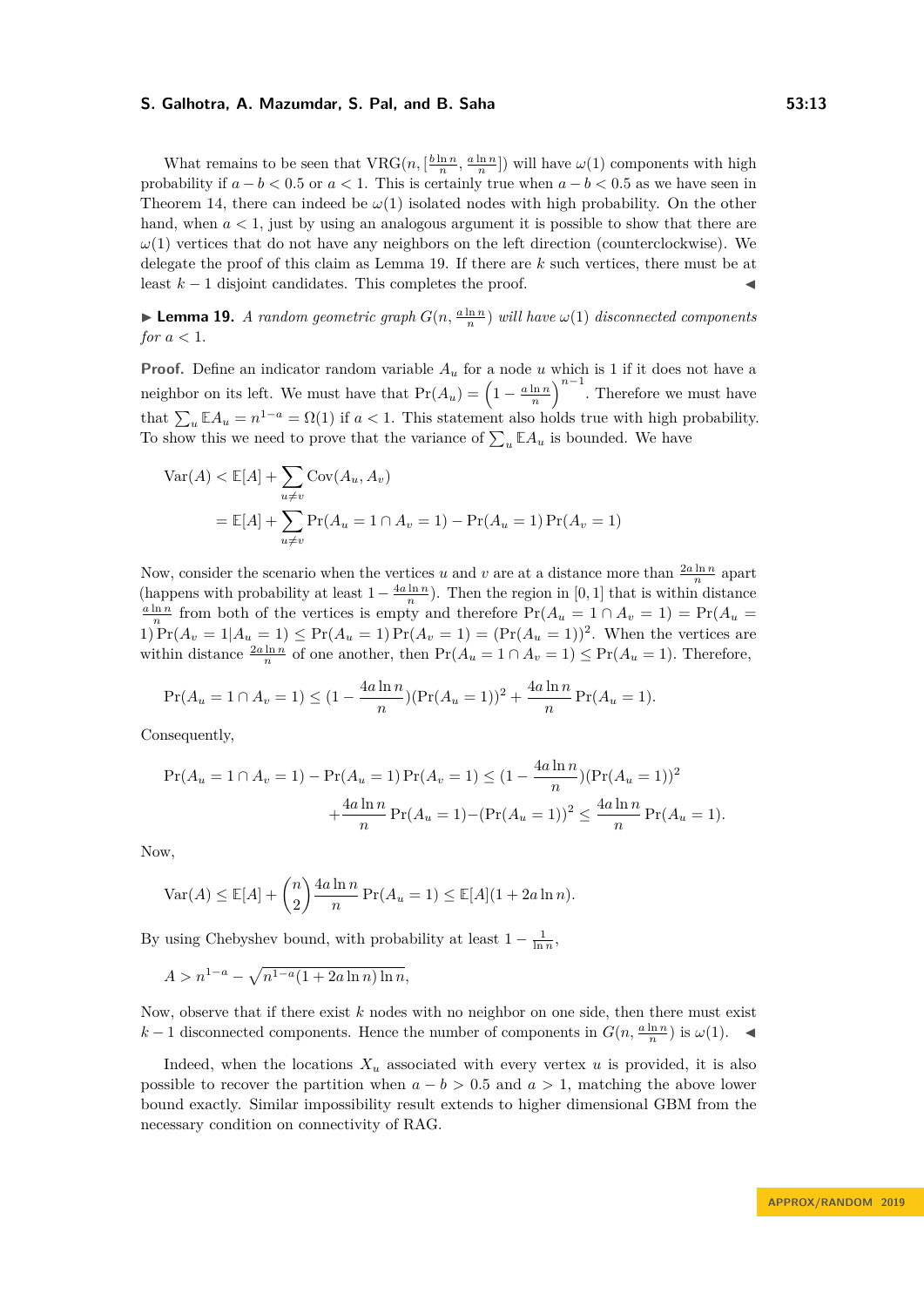## **5.2 A Recovery Algorithm for GBM**

We now turn our attention to an efficient recovery algorithm for GBM. Intriguingly, we show a simple triangle counting based algorithm works well for GBM and recovers the communities in the connectivity regime.

<span id="page-13-0"></span>**Algorithm 1** Community recovery in GBM.

**Require:** GBM  $G = (V, E), r_s, r_d$ 1: **for**  $(u, v) \in E$  **do** 2: **if**  $\text{process}(u, v, r_s, r_d) = \text{false}$  **then** 3: *E.remove*((*u, v*)) 4: **end if** 5: **end for** 6: **return** connectedComponent(*V, E*)

#### **Algorithm 2** process.

**Require:** *u*,*v*, *rs*, *r<sup>d</sup>* **Ensure:** true/false {Comment: When  $a > 2b$ ,  $t_1 = \min\{t : (2b + t)\ln \frac{2b+t}{2b} - t > 1\}$ ,  $t_2 = \min\{t : (2b - t)\ln \frac{2b+t}{2b} - t \}$ *t*) ln  $\frac{2b-t}{2b} + t > 1$  and  $E_S = (2b + t_1) \frac{\ln n}{n}$  and  $E_D = (2b - t_2) \frac{\ln n}{n}$ 1: count ←  $|\{z : (z, u) \in E, (z, v) \in E\}|$ 2: **if**  $\frac{\text{count}}{n} \ge E_S(r_d, r_s)$  or  $\frac{\text{count}}{n} \le E_D(r_d, r_s)$  then 3: **return** true 4: **end if** 5: **return** false

Suppose we are given a graph  $G = (V : |V| = n, E)$  with two disjoint parts,  $V_1, V_2 \subseteq V$ generated according to  $GBM(r_s, r_d)$ . The algorithm (Algorithm [1\)](#page-13-0) goes over all edges  $(u, v) \in E$ . It counts the number of triangles containing the edge  $(u, v)$  by calling the process function that counts the number of common neighbors of *u* and *v*.

process outputs "true" if it is confident that the nodes *u* and *v* belong to the same cluster and "false" otherwise. More precisely, if the count is within some prescribed values  $E_S$  and  $E_D$ , it returns "false". Note that the thresholds  $E_S$  and  $E_D$  refer to the maximum and minimum value of triangle-count for an "inter-cluster" edge. The algorithm removes the edge on getting a "false" from process function. After processing all the edges of the network, the algorithm is left with a reduced graphs (with certain edges deleted from the original). It then finds the connected components in the graph and returns them as the parts  $V_1$  and  $V_2$ .

It would have been natural to consider two thresholds *E<sup>D</sup>* and *E<sup>S</sup>* and if the triangle count of an edge is closer to  $E<sub>S</sub>$  than  $E<sub>D</sub>$ , then the two end-points are assigned to the same cluster and otherwise in separate clusters. Indeed such a natural algorithm has been analyzed in [\[15\]](#page-16-6). On the other hand, here we remove an edge if the triangle count lies in an interval. This is apparently non-intuitive, but gives a significant improvement over the previously known bound (see Figure [3\)](#page-14-0).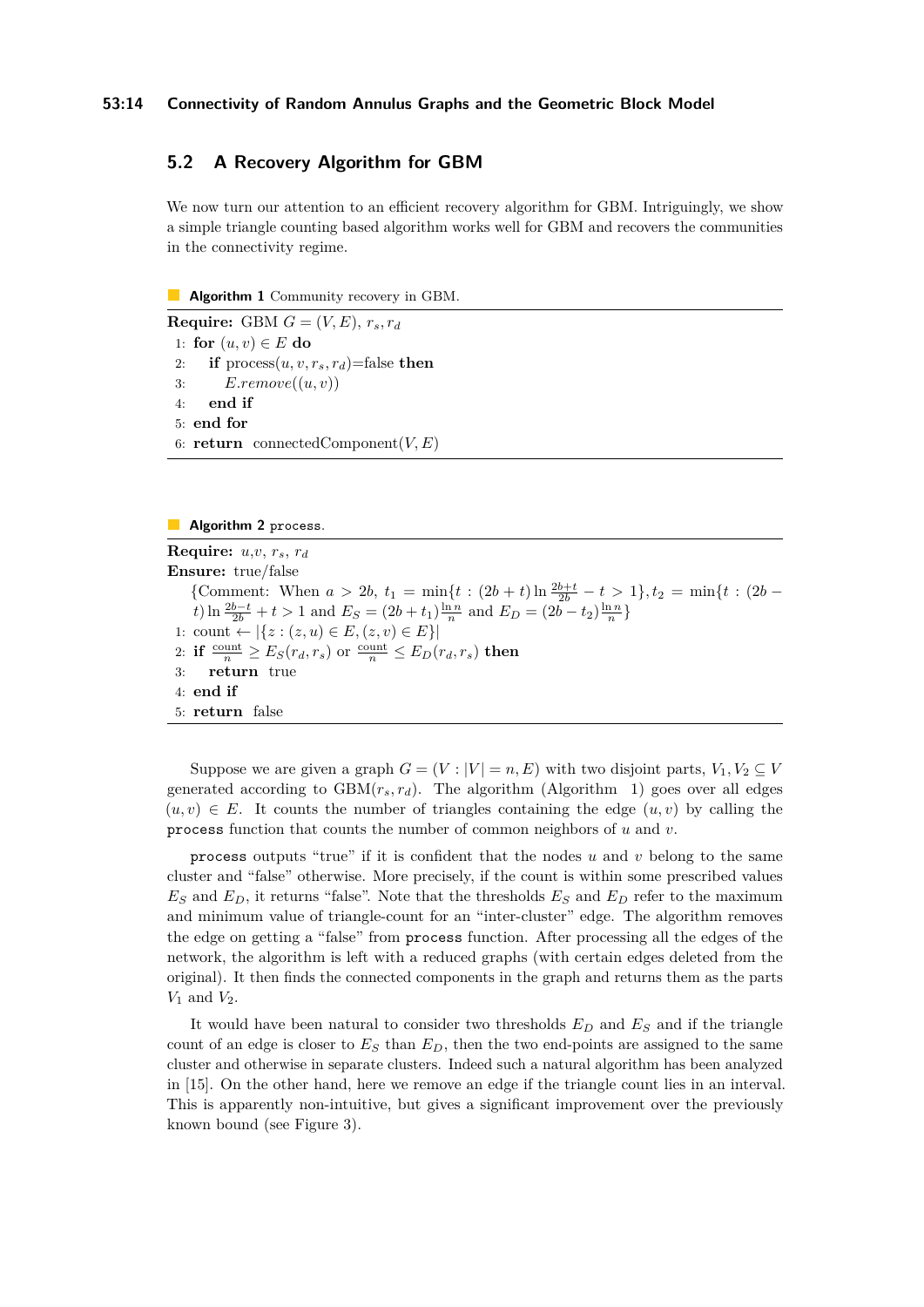<span id="page-14-0"></span>

**Figure 3** The minimum gap between *a* and *b* permitted by our algorithm vs the previously known bound of [\[15\]](#page-16-6).

## **5.3 Analysis of Algorithm [1](#page-13-0)**

Given a graph  $G(V, E) \equiv GBM(r_s \equiv \frac{a \ln n}{n}, r_d = \frac{b \ln n}{n})$  with two clusters  $V = V_1 \sqcup V_2$ , and a pair of vertices  $u, v \in V$ , the events  $\mathcal{E}_z^{u,v}, z \in V$  of any other vertex z being a common neighbor of both *u* and *v* given  $(u, v) \in E$  are dependent; however given the distance between the corresponding random variables  $d_L(X_u, X_v) = x$ , the events are independent. This is a crucial observation that lets us overcome the difficulty of handling correlated edge formation.

Moreover, given the distance between two nodes *u* and *v* are the same, the probabilities of  $\mathcal{E}_z^{u,v} \mid (u, v) \in E$  are different when *u* and *v* are in the same cluster and when they are in different clusters. Therefore the count of the common neighbors are going to be different, and substantially separated with high probability for two vertices in cases when they are from the same cluster or from different clusters. However, this may not be the case, if we do not restrict the distance to be the same and look at the entire range of possible distances.

The distribution of the number of common neighbors given  $(u, v) \in E$  and  $d(u, v) = x$  is given in Table [2](#page-14-1) (follows from Lemma [23](#page-21-0) and Lemma [24](#page-21-1) from Appendix). As throughout this paper, we have assumed that there are only two clusters of equal size. In the table,  $u \sim v$ means *u* and *v* are in the same cluster and  $\text{Bin}(n, p)$  denotes a binomial random variable with mean *np*.

<span id="page-14-1"></span>**Table 2** Distribution of triangle count for an edge  $(u, v)$  conditioned on the distance between them  $d(u, v) = d<sub>L</sub>(X<sub>u</sub>, X<sub>v</sub>) = x$ , when there are two equal sized clusters.

| $(u, v) \in E$                                                        | Distribution of count $(r_s > 2r_d)$  |                         | Distribution of count $(r_s \leq 2r_d)$     |                                                                            |  |
|-----------------------------------------------------------------------|---------------------------------------|-------------------------|---------------------------------------------|----------------------------------------------------------------------------|--|
| $d(u, v) = x$                                                         | $u \sim v, x \leq r_s$                | $u \nsim v, x \leq r_d$ | $u \sim v, x \leq r_s$                      | $u \nsim v, x \leq r_d$                                                    |  |
| Motif: $z (z, u) \in E, (z, v) \in E$   Bin $(\frac{n}{2} - 2, 2r_s)$ |                                       | $\text{Bin}(n-2, 2r_d)$ |                                             | $\text{Bin}(\frac{n}{2} - 2, 2r_s - x) + \text{Bin}(n-2, \min(r_s + r_d -$ |  |
|                                                                       | $\mathbb{1}\{x$<br>x)                 |                         | $\operatorname{Bin}(\frac{n}{2}, 2r_d - x)$ | $x, 2r_d$ )                                                                |  |
|                                                                       | $2r_d$ }Bin $(\frac{n}{2}, 2r_d - x)$ |                         |                                             |                                                                            |  |

At this point in a  $GBM(r_s, r_d)$  for any edge  $u, v$  that does not belong to the same part, the expected total number of common neighbors of *u* and *v* does not depend on their distance. In Lemma [20,](#page-15-1) we show that in this case the normalized total number of common neighbors is concentrated around 2*rd*.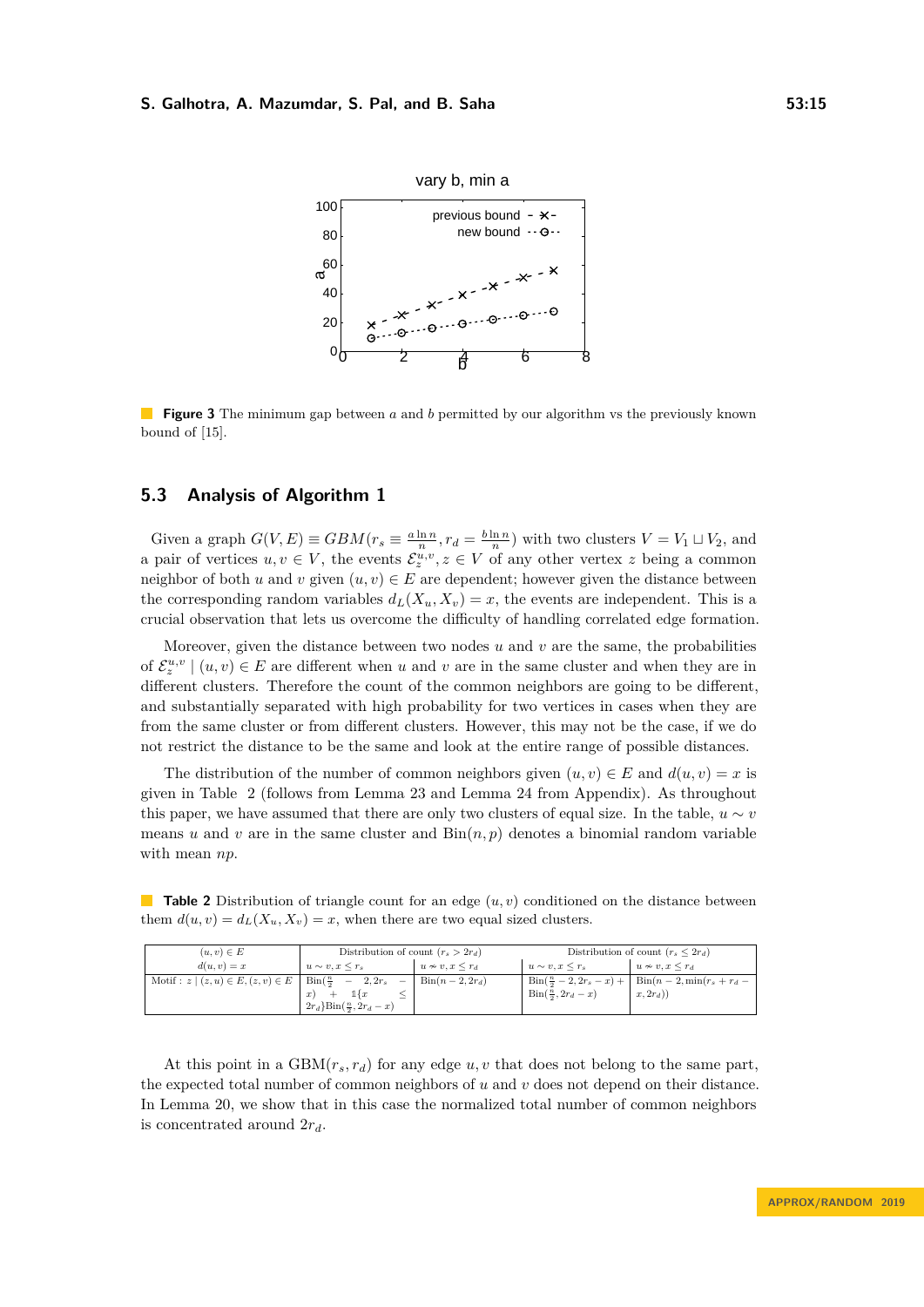## **53:16 Connectivity of Random Annulus Graphs and the Geometric Block Model**

<span id="page-15-1"></span>▶ **Lemma 20.** *Suppose we are given a graph*  $G(V, E)$  generated according to GBM( $r_s$   $\equiv$  $\frac{a \ln n}{n}$ ,  $r_d \equiv \frac{b \ln n}{n}$ ,  $a \ge 2b$ . Our algorithm with  $E_S = (2b + t_1) \frac{\ln n}{n}$  and  $E_D = (2b - t_2) \frac{\ln n}{n}$ , *deletes all the edges*  $(u, v) \in E$  *such that u and v are in different parts with probability at*  $least 1-o(1), where$ 

$$
t_1 = \min\{t : (2b+t)\ln\frac{2b+t}{2b} - t > 1\}, \quad t_2 = \min\{t : (2b-t)\ln\frac{2b-t}{2b} + t > 1\}.
$$

Therefore, when Algorithm [1](#page-13-0) finishes processing all the edges, all the "inter-cluster" edges are removed with high probability. However some of the "in-cluster" edges are also deleted, namely, those that have a count of common neighbors between  $E<sub>S</sub>$  and  $E<sub>D</sub>$ . In the next lemma, we show the necessary condition on the "in-cluster" edges such that they do not get removed by Algorithm [1.](#page-13-0)

<span id="page-15-2"></span>**► Lemma 21.** Suppose we are given a graph  $G(V, E)$  generated according to GBM( $r_s$ )  $\frac{a \ln n}{n}$ ,  $r_d \equiv \frac{b \ln n}{n}$ ,  $a \ge 2b$ . Define  $t_1, t_2, E_D, E_S$  as in Lemma [20.](#page-15-1) Consider an edge  $(u, v) \in E$ *where u, v belong to the same part of the GBM and let*  $d(u, v) \equiv x \equiv \frac{\theta \ln n}{n}$ *. Suppose*  $\theta$  *satisfies either of the following conditions:*

**1.**  $\frac{1}{2} \Big( (4b + 2t_1) \ln \frac{4b + 2t_1}{2a - \theta} + 2a - \theta - 4b - 2t_1 \Big) > 1$  *and*  $0 \le \theta \le 2a - 4b - 2t_1$ 2.  $\frac{1}{2} \left( (4b - 2t_2 \ln \frac{4b - 2t_2}{2a - \theta} + 2a - \theta - 4b + 2t_2) > 1$  and  $a \ge \theta \ge \max\{2b, 2a - 4b + 2t_2\}$ . *Then Algorithm [1](#page-13-0) with*  $E_S = (2b + t_1) \frac{\ln n}{n}$  and  $E_D = (2b - t_2) \frac{\ln n}{n}$  will not remove this edge *with probability at least*  $1 - O(\frac{1}{n(\ln n)^2})$ *.* 

Now we are in a position to prove our main theorem from this part.

<span id="page-15-0"></span>▶ **Theorem 22.** *Suppose we are given a graph*  $G(V, E)$  *generated according to* GBM( $r_s$  ≡  $\frac{a \ln n}{n}$ ,  $r_d \equiv \frac{b \ln n}{n}$ ,  $a \ge 2b$ . Define  $t_1, t_2, E_S$  and  $E_D$  as in Lemma [20,](#page-15-1) and  $\theta_1$  and  $\theta_2$  as in *Lemma* [21.](#page-15-2) Then Algorithm [1](#page-13-0) recovers the correct partition in *G* with probability  $1 - o(1)$  *if*  $a - \theta_2 + \theta_1 > 2$  *OR*  $a - \theta_2 > 1, a > 2$ .

**Proof.** From Lemma [20,](#page-15-1) we know that after Algorithm [1](#page-13-0) has processed all the edges, the edges with end-points in different parts of the GBM are all deleted with probability  $1-o(1)$ . Moreover, from Lemma [21,](#page-15-2) an intra-cluster edge  $(u, v)$  will continue to exist if  $d(u, v) \in [0, \theta_1] \cup [\theta_2, a]$  (by simply applying a union bound over at most  $O(n \log n)$  edges). From Corollary [13,](#page-8-2) it is evident that each of the two parts of size  $\frac{n}{2}$  each will be connected if either  $a - \theta_2 + \theta_1 > 2$  or  $a - \theta_2 > 1$  and  $a > 2$ .

Theorem [7](#page-5-1) is a weaker version of Theorem [22](#page-15-0) which we obtain by setting specific values.

**Proof of Theorem [7.](#page-5-1)** Following the proof of Theorem [22,](#page-15-0) when  $E_D = 0$  and  $E_S = (2b +$  $t_1$ ) $\frac{\ln n}{n}$ , after Algorithm [1](#page-13-0) processes all the edges, an edge between a pair *u* and *v* will continue to exist if  $d(u, v) \in [0, \theta_1]$  which is equivalent to setting  $\theta_2 \leq a$ . Consider the case when  $b > \frac{1}{4 \ln 2 - 2}$ . Note that from Theorem [22,](#page-15-0)  $t_1 = \min\{t : (2b + t) \ln \frac{2b + t}{2b} - t > 1\}$ . We see that *t* = 2*b* satisfies the above condition since,  $(2b + t) \ln \frac{2b+t}{2b} - t = 4b \ln 2 - 2b > 1$ . This shows that  $t_1 \leq 2b$ . Similarly, from Theorem [22,](#page-15-0)

$$
\theta_1 = \max\{\theta : \frac{1}{2} \left( (4b + 2t_1) \ln \frac{4b + 2t_1}{2a - \theta} + 2a - \theta - 4b - 2t_1 \right) > 1 \text{ and}
$$
  

$$
0 \le \theta \le 2a - 4b - 2t_1.
$$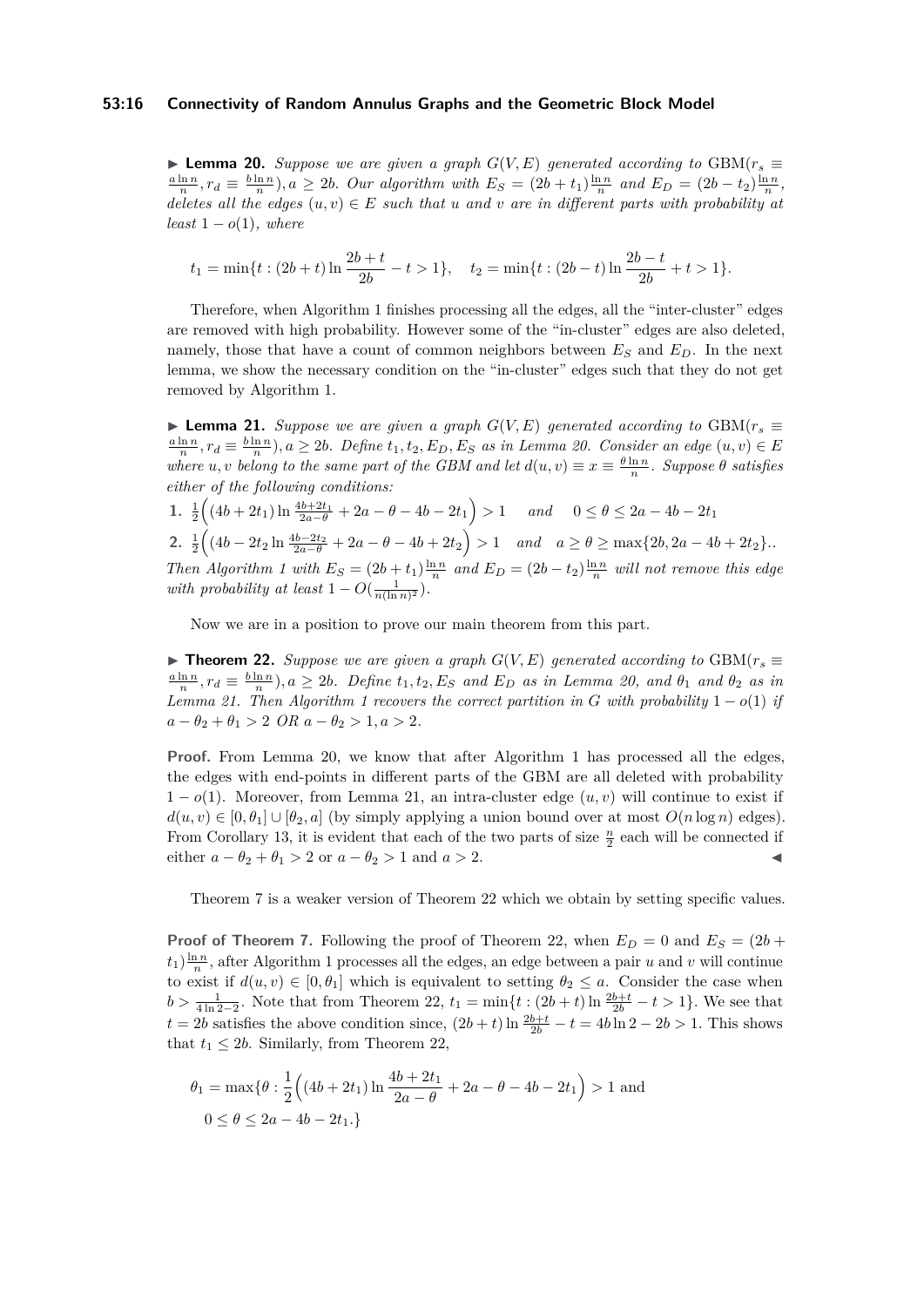When  $t_1 \leq 2b$ , the expression  $\theta \leq 2a - 4b - 2t_1$  is satisfied for all values of  $\theta \leq 2a - 8b$ . Hence, we choose  $\theta = 2a - 16b$  to simplify the other expression and get the following chain of equations:

$$
\frac{1}{2} \left( (4b + 2t_1) \ln \frac{4b + 2t_1}{2a - \theta} + 2a - \theta - 4b - 2t_1 \right)
$$
\n
$$
\geq \frac{1}{2} \left( (4b + 2t_1) \ln \frac{4b + 2t_1}{2a - \theta} + 2a - \theta - 8b \right) = \frac{1}{2} \left( (4b + 2t_1) \ln \frac{4b + 2t_1}{2a - \theta} \right) + 4b
$$
\n
$$
\geq \frac{1}{2} \left( (4b) \ln \frac{4b}{2a - \theta} \right) + 4b \geq \frac{1}{2} \left( (4b) \ln \frac{4b}{16b} \right) + 4b = -2b \ln 4 + 4b
$$

which is greater than 1 whenever *b* satisfies  $b > \frac{1}{4-4\ln 2}$ . However, since we assumed that  $b > \frac{1}{2(2\ln 2 - 1)}$ , the condition  $b > \frac{1}{4-4\ln 2}$  is automatically satisfied as  $\frac{1}{2(2\ln 2 - 1)} > \frac{1}{4-4\ln 2}$ . This implies that  $\theta_1 > 2a - 16b$ .

Using,  $\theta_1 > 2a - 16b$  and  $\theta_2 = a$ , the final condition of Theorem [22,](#page-15-0)  $a - \theta_2 + \theta_1 > 2$  is satisfied whenever  $\theta_1 > 2$  that is,  $2a - 16b > 2$ . Hence, whenever  $2a - 16b > 2$ , or,  $a - 8b > 1$ . Algorithm [1](#page-13-0) will recover the correct partition with probability  $1 - o(1)$ .

## **References**

- <span id="page-16-11"></span>**1** Emmanuel Abbe, Afonso S. Bandeira, and Georgina Hall. Exact Recovery in the Stochastic Block Model. *IEEE Trans. Information Theory*, 62(1):471–487, 2016.
- <span id="page-16-10"></span>**2** Emmanuel Abbe and Colin Sandon. Community detection in general stochastic block models: Fundamental limits and efficient algorithms for recovery. In *56th Annual Symposium on Foundations of Computer Science (FOCS)*, pages 670–688, 2015.
- <span id="page-16-13"></span>**3** Austin R Benson, David F Gleich, and Jure Leskovec. Higher-order organization of complex networks. *Science*, 353(6295):163–166, 2016.
- <span id="page-16-3"></span>**4** Béla Bollobás. Random Graphs. *Cambridge Press*, 2001.
- <span id="page-16-4"></span>**5** Béla Bollobás. Percolation. *Cambridge Press*, 2006.
- <span id="page-16-5"></span>**6** Sébastien Bubeck, Jian Ding, Ronen Eldan, and Miklós Z Rácz. Testing for high-dimensional geometry in random graphs. *Random Structures & Algorithms*, pages 503–532, 2016.
- <span id="page-16-12"></span>**7** Peter Chin, Anup Rao, and Van Vu. Stochastic block model and community detection in sparse graphs: A spectral algorithm with optimal rate of recovery. In *Conference on Learning Theory (COLT)*, pages 391–423, 2015.
- <span id="page-16-9"></span>**8** Aurelien Decelle, Florent Krzakala, Cristopher Moore, and Lenka Zdeborová. Asymptotic analysis of the stochastic block model for modular networks and its algorithmic applications. *Physical Review E*, 84(6):066106, 2011.
- <span id="page-16-1"></span>**9** Carl P Dettmann and Orestis Georgiou. Random geometric graphs with general connection functions. *Physical Review E*, 93(3):032313, 2016.
- <span id="page-16-8"></span>**10** Martin E. Dyer and Alan M. Frieze. The solution of some random NP-hard problems in polynomial expected time. *Journal of Algorithms*, 10(4):451–489, 1989.
- <span id="page-16-14"></span>**11** David Easley and Jon Kleinberg. Networks, crowds, and markets. *Cambridge Books*, 2012.
- <span id="page-16-0"></span>**12** Paul Erdös and Alfréd Rényi. On random graphs, I. *Publicationes Mathematicae (Debrecen)*, 6:290–297, 1959.
- <span id="page-16-2"></span>**13** Stephen Eubank, Hasan Guclu, VS Anil Kumar, Madhav V Marathe, Aravind Srinivasan, Zoltan Toroczkai, and Nan Wang. Modelling disease outbreaks in realistic urban social networks. *Nature*, 429(6988):180, 2004.
- <span id="page-16-7"></span>**14** Ehud Friedgut and Gil Kalai. Every monotone graph property has a sharp threshold. *Proceedings of the American mathematical Society*, 124(10):2993–3002, 1996.
- <span id="page-16-6"></span>**15** Sainyam Galhotra, Arya Mazumdar, Soumyabrata Pal, and Barna Saha. The Geometric Block Model. In *The Thirty-Second AAAI Conference on Artificial Intelligence (AAAI-18)*, 2018.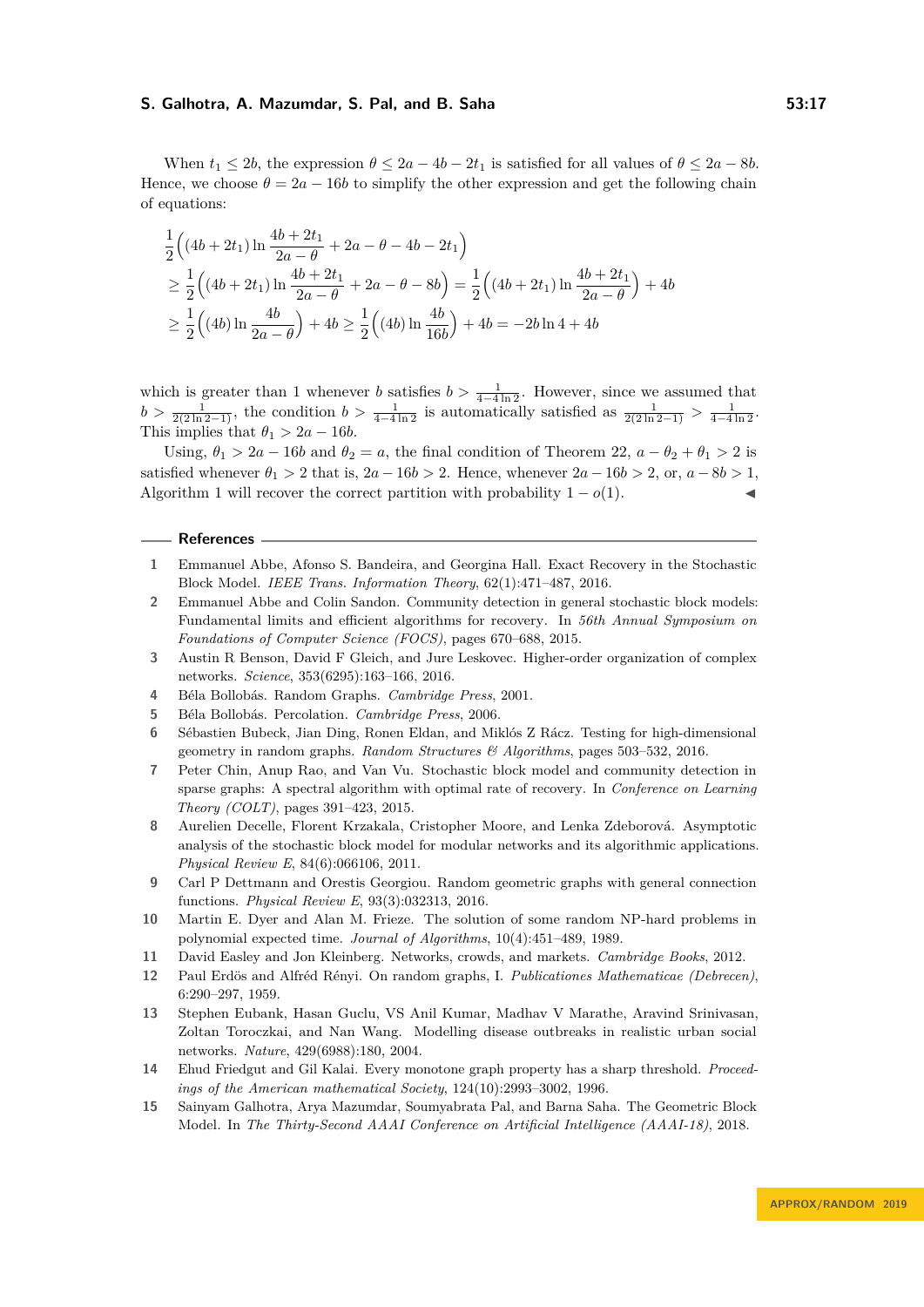## **53:18 Connectivity of Random Annulus Graphs and the Geometric Block Model**

- <span id="page-17-0"></span>**16** Sainyam Galhotra, Arya Mazumdar, Soumyabrata Pal, and Barna Saha. Connectivity in random annulus graphs and the geometric block model. *arXiv preprint*, 2019. [arXiv:1804.](http://arxiv.org/abs/1804.05013) [05013](http://arxiv.org/abs/1804.05013).
- <span id="page-17-1"></span>**17** Edgar N Gilbert. Random graphs. *The Annals of Mathematical Statistics*, 30(4):1141–1144, 1959.
- <span id="page-17-2"></span>**18** Edward N Gilbert. Random plane networks. *Journal of the Society for Industrial and Applied Mathematics*, 9(4):533–543, 1961.
- <span id="page-17-3"></span>**19** Martin Haenggi, Jeffrey G Andrews, François Baccelli, Olivier Dousse, and Massimo Franceschetti. Stochastic geometry and random graphs for the analysis and design of wireless networks. *IEEE Journal on Selected Areas in Communications*, 27(7):1029–1046, 2009.
- <span id="page-17-7"></span>**20** Bruce E. Hajek, Yihong Wu, and Jiaming Xu. Computational Lower Bounds for Community Detection on Random Graphs. In *Proceedings of The 28th Conference on Learning Theory (COLT)*, pages 899–928, 2015. URL: <http://proceedings.mlr.press/v40/Hajek15.html>.
- <span id="page-17-15"></span>**21** David Haussler and Emo Welzl. epsilon-nets and simplex range queries. *Discrete & Computational Geometry*, 2(2):127–151, 1987.
- <span id="page-17-6"></span>**22** Paul W Holland, Kathryn Blackmond Laskey, and Samuel Leinhardt. Stochastic blockmodels: First steps. *Social networks*, 5(2):109–137, 1983.
- <span id="page-17-9"></span>**23** Jure Leskovec, Kevin J Lang, Anirban Dasgupta, and Michael W Mahoney. Statistical properties of community structure in large social and information networks. In *17th international conference on World Wide Web*, pages 695–704, 2008.
- <span id="page-17-8"></span>**24** Elchanan Mossel, Joe Neeman, and Allan Sly. Consistency thresholds for the planted bisection model. In *47th Annual ACM Symposium on Theory of Computing (STOC)*, pages 69–75, 2015.
- <span id="page-17-12"></span>**25** S Muthukrishnan and Gopal Pandurangan. The bin-covering technique for thresholding random geometric graph properties. In *Proceedings of the sixteenth annual ACM-SIAM symposium on Discrete algorithms (SODA)*, pages 989–998, 2005.
- <span id="page-17-5"></span>**26** Mathew Penrose. Random geometric graphs. *Oxford University Press*, 2003.
- <span id="page-17-13"></span>**27** Mathew D Penrose. Connectivity of soft random geometric graphs. *The Annals of Applied Probability*, 26(2):986–1028, 2016.
- <span id="page-17-10"></span>**28** Abishek Sankararaman and François Baccelli. Community Detection on Euclidean Random Graphs. In *Proceedings of the Twenty-Ninth Annual ACM-SIAM Symposium on Discrete Algorithms (SODA)*, pages 2181–2200, 2018.
- <span id="page-17-16"></span>**29** Charalampos E Tsourakakis, Jakub Pachocki, and Michael Mitzenmacher. Scalable motif-aware graph clustering. In *Proceedings of the 26th International Conference on World Wide Web (WWW)*, pages 1451–1460, 2017.
- <span id="page-17-11"></span>**30** Stephen J Young and Edward R Scheinerman. Random dot product graph models for social networks. In *International Workshop on Algorithms and Models for the Web-Graph*, pages 138–149, 2007.
- <span id="page-17-4"></span>**31** Weituo Zhang, Chjan C Lim, Gyorgy Korniss, and Boleslaw K Szymanski. Opinion dynamics and influencing on random geometric graphs. *Scientific reports, Nature Publishing Group*, 4:5568, 2014.

## <span id="page-17-14"></span>**A Proof of Lemma [11](#page-6-3) and Lemma [12](#page-7-0)**

**Proof of Lemma [11.](#page-6-3)** The proof of this lemma is somewhat easily explained if we consider a weaker result (a stronger condition) with  $a - b > 2/3$ . Let us first briefly describe this case.

Consider a node *u* and assume without loss of generality that the position of *u* is 0 (i.e.  $X_u = 0$ ). Associate four indicator  $\{0, 1\}$ -random variables  $A_u^i$ ,  $i = 1, 2, 3, 4$  which take the value of 1 if and only if there does not exist any node *x* such that

- **1.**  $d(u, x) \in [b\frac{\ln n}{n}, a\frac{\ln n}{n}] \cup [0, \frac{a-b}{2}\frac{\ln n}{n}]$  for  $i = 1$
- **2.**  $d(u, x) \in [b \frac{\ln n}{n}, a \frac{\ln n}{n}] \cup [\frac{-a b}{2} \frac{\ln n}{n}, -b \frac{\ln n}{n}]$  for  $i = 2$
- **3.** *d*(*u*, *x*) ∈  $[-a\frac{\ln n}{n}, -b\frac{\ln n}{n}] \cup [\frac{-a+b}{2}\frac{\ln n}{n}, 0]$ } for *i* = 3
- **4.**  $d(u, x) \in [-a\frac{\ln n}{n}, -b\frac{\ln n}{n}] \cup [b\frac{\ln n}{n}, \frac{a+b}{2}\frac{\ln n}{n}]$ } for *i* = 4*.*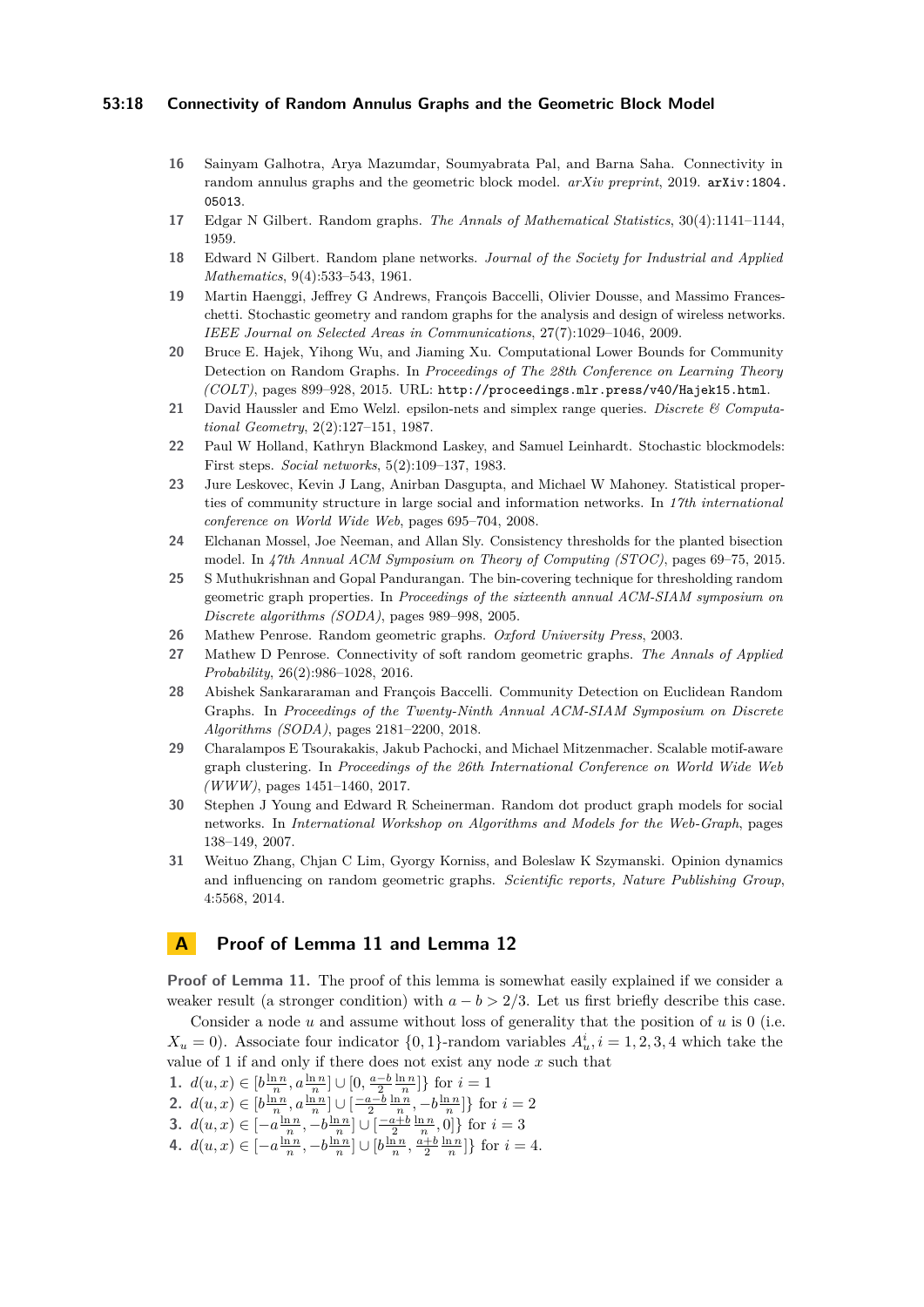The intervals representing these random variables are shown in Figure [4.](#page-18-0)

Notice that  $Pr(A_u^i = 1) \le \max\left\{ \left(1 - 1.5(a - b)\frac{\ln n}{n}\right)^{n-1}, \left(1 - a\frac{\ln n}{n}\right)^{n-1}\right\}$  and therefore  $\sum_{i,u} \mathbb{E} A_u^i \leq 4 \max\{n^{1-1.5(a-b)}, n^{1-a}\} = 4n^{\min\{1-1.5(a-b), 1-a\}}$ . This means that for  $a-b \geq$ 0.67 and  $a \geq 1$ ,  $\sum_{i,u} \mathbb{E} A_u^i = o(1)$ . Hence there exist vertices in all the regions described above for every node *u* with high probability.

Now,  $A_u^1$  and  $A_u^2$  being zero implies that either there is a vertex in  $[b\frac{\ln n}{n}, a\frac{\ln n}{n}]$  or there exists two vertices  $v_1, v_2$  in  $[0, \frac{a-b}{2} \frac{\ln n}{n}]$  and  $[\frac{-a-b}{2} \frac{\ln n}{n}, -b \frac{\ln n}{n}]$  respectively (see, Figure [4\)](#page-18-0). In the second case, *u* is connected to  $v_2$  and  $v_2$  is connected to  $v_1$ . Therefore *u* has nodes on left  $(v_2)$  and right  $(v_1)$  and  $u$  is connected to both of them through one hop in the graph.

Similarly,  $A_u^3$  and  $A_u^4$  being zero implies that either there exists a vertex in  $[-a\frac{\ln n}{n}, -b\frac{\ln n}{n}]$ or again *u* will have vertices on left and right and will be connected to them. So, when all the four  $A_u^i$ ,  $i = 1, 2, 3, 4$  are zero together:

- $A_u^1 = A_u^2 = 0$  implies there is a neighbor of *u* on either sides or there is a single node in  $[b\frac{\ln n}{n}, a\frac{\ln n}{n}]$
- $A_u^3 = A_u^4 = 0$  implies there is a neighbor of *u* on either sides or there is a single node in  $\left[-a\frac{\ln n}{n}, -b\frac{\ln n}{n}\right]$

This shows that when  $A_u^1 = A_u^2 = 0$  and  $A_u^3 = A_u^4 = 0$  guarantee a node on only one side of *u*, there are nodes in  $[b\frac{\ln n}{n}, a\frac{\ln n}{n}]$  and  $[-a\frac{\ln n}{n}, -b\frac{\ln n}{n}]$ . But in that case *u* has direct neighbors on both its left and right. We can conclude that every vertex *u* is connected to a vertex *v* on its right and a vertex *w* on its left such that  $d(u, v) \in [0, a^{\frac{\ln n}{n}}]$  and  $d(u, w) \in [-a^{\frac{\ln n}{n}}, 0]$ ; therefore every vertex is part of a cycle that covers [0*,* 1].

<span id="page-18-0"></span>

**Figure 4** Representation of four different random variables for Lemma [11.](#page-6-3)

We can now extend this proof to the case when  $a - b > 0.5$ .

Let *c* be large number to be chosen specifically later. Consider a node *u* and assume that the position of *u* is 0. Now consider the four different regions  $[-a\frac{\ln n}{n}, -b\frac{\ln n}{n}]$ ,  $[-(a-b)\frac{\ln n}{n}, 0]$ ,  $[b\frac{\ln n}{n}, a\frac{\ln n}{n}]$  and  $[0, a-b\frac{\ln n}{n}]$  around *u* each divided into  $L \equiv 2^c$  patches (intervals) of size  $\theta = \frac{a-b}{2^c}$  in the following way:

1. 
$$
I_u^i = \left[\frac{(-a + (i-1)\theta)\ln n}{n}, \frac{(-a + i\theta)\ln n}{n}\right]
$$

2. 
$$
J_u^i = \left[ \frac{-(a-b)+(i-1)\theta \ln n}{n}, \frac{\frac{n}{(-(a-b)+i\theta)\ln n}}{n} \right]
$$

3. 
$$
K_u^i = \left[\frac{(b + (i-1)\theta)\ln n}{n}, \frac{(b+i\theta)\ln n}{n}\right]^n
$$

**4.**  $M_u^i = \left[\frac{((i-1)\theta) \ln n}{n}, \frac{i\theta \ln n}{n}\right]$ 

where  $i = 1, 2, 3, \ldots, L$ . Note that any vertex in  $\cup I_u^i \cup K_u^i$  is connected to *u*. See, Figure [5](#page-19-0) for a depiction.

Consider a  $\{0,1\}$ -indicator random variable  $X_u$  that is 1 if and only if there does not exist any node in a region formed by union of any  $2L - 1$  patches amongst the ones described above. Notice that when  $a < 2b$ , the patches do not overlap and the total size of  $2L - 1$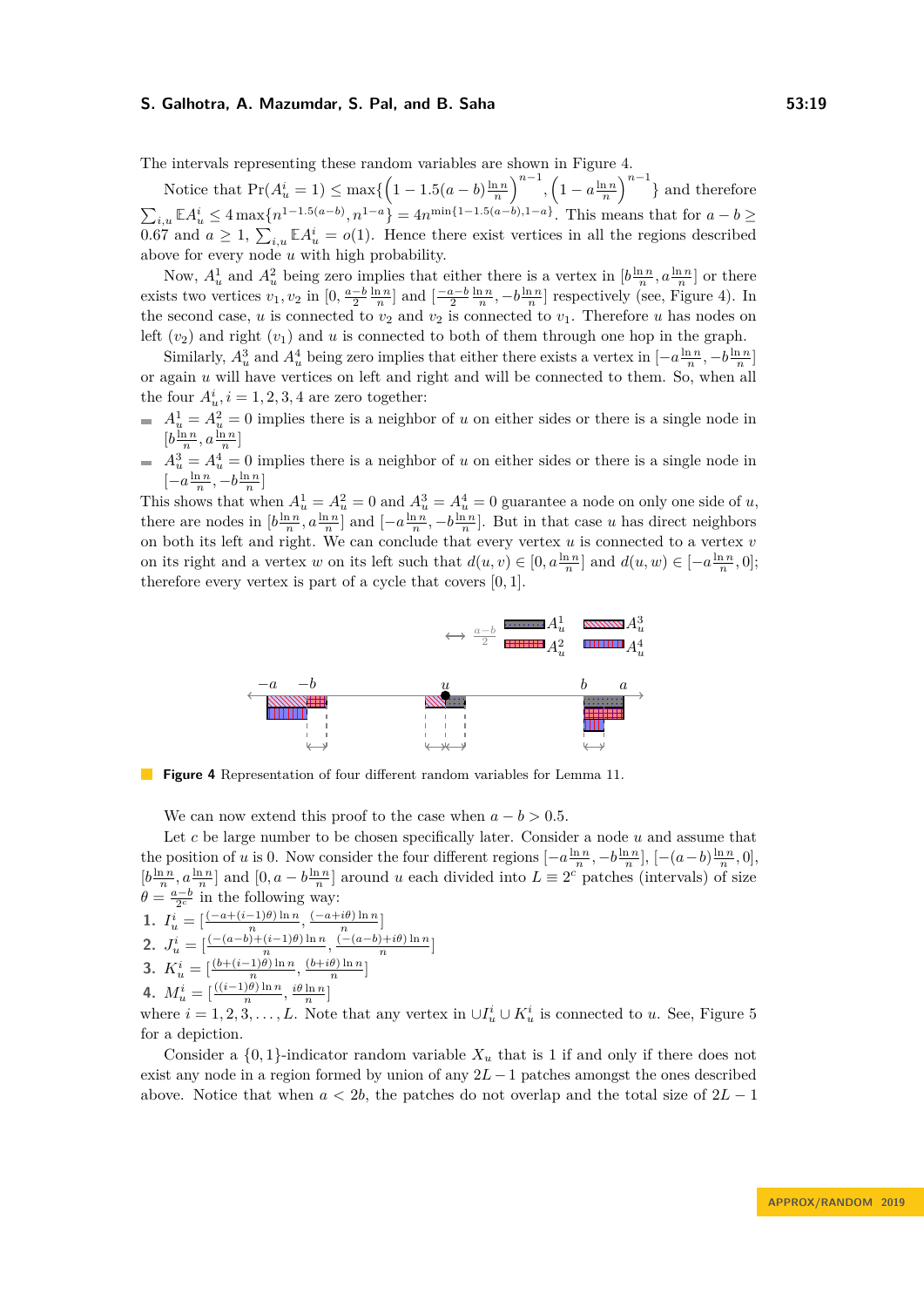## <span id="page-19-0"></span>**53:20 Connectivity of Random Annulus Graphs and the Geometric Block Model**



**Figure 5** Pictorial representation of  $I_u^i, J_u^i, K_u^i, M_u^i$  and their connectivity as described in Lemma [11.](#page-6-3) The colored lines show the regions that are connected to each other.

patches is  $\frac{2^{c+1}-1}{2^c} \frac{(a-b)\ln n}{n}$  $\frac{b \ln n}{n}$  and when  $a \geq 2b$ , the patches can overlap and the total size of the 2L − 1 patches is going to be more than  $\min\left\{\frac{2^{c+1}-1}{2^c}\frac{(a-b)\ln n}{n}\right\}$ patches is going to be more than  $\min\{\frac{2^{c+1}-1}{2^c}\frac{(a-b)\ln n}{n},\frac{a\ln n}{n}\}\.$  Since there are  $\binom{4L}{2L-1} \leq n^{\frac{4L}{\ln n}}$  possible regions that consists of  $2L-1$  patches,

$$
\sum_{u} \mathbb{E}X_u \le n \binom{4L}{2L-1} \left(1 - \min\left\{\frac{2^{c+1} - 1}{2^c} \frac{(a-b)\ln n}{n}, \frac{a\ln n}{n}\right\}\right)^{n-1}
$$
  

$$
\le \max\{n^{1 - \frac{2^{c+1} - 1}{2^c}(a-b) + \frac{4L}{\ln n}}, n^{1 - a + \frac{4L}{\ln n}}\}.
$$

At this point we can choose  $c = c_n = o(\ln n)$  such that  $\lim_n c_n = \infty$ . Hence when  $a - b > \frac{1}{2}$ and *a >* 1, for every vertex *u* there exists at least one patch amongst every 2*L* − 1 patches in  $\cup I_u^i \cup J_u^j \cup K_u^k, i, j, k = 1, 2, \dots, L$  that contains a vertex.

Consider a collection of patches  $\cup_i I_u^i \cup_j K_u^j$ , *i*, *j* = 1, 2, ..., *L*. We know that there exist two patches amongst these  $I_u^i$ s and  $K_u^j$ s that contain at least one vertices. If one of  $I_u^i$ s and one of  $K_u^j$ s contain two vertices, we found one neighbor of *u* on both left and right directions (see, Figure [5\)](#page-19-0).

We consider the other case now. Without loss of generality assume that there are no vertex in all  $I_u^i$  and there exist at least two patches in  $K_u^i$  at hat contain at least one vertex each. Hence, there exists at least one of  $\{K_u^i \mid i \in \{1, 2, \ldots, L-1\}\}\$  that contains a vertex. Similarly, we can also conclude in this case that there exists at least one of  $\{J_u^i \mid i \in \{2, 3, \ldots, L\}\}\$  which contain a node. Assume  $J^{\phi}_u$  to be the left most patch in  $\cup J^i_u \mid i \in \{1, 2, ..., L\}$  that contains a vertex (see, Figure [5\)](#page-19-0) . From our previous observation, we can conclude that  $\phi \geq 2$ .

We can observe that any vertex in  $J_u^j$  is connected to the vertices in patches  $K_u^k$ ,  $\forall k < j$ . This is because for two vertices  $v \in J_u^j$  and  $w \in K_u^k$ , we have

$$
d(v, w) \ge \frac{(b + (k-1)\theta) \ln n}{n} - \frac{(-(a-b) + j\theta) \ln n}{n} = \frac{(a + (k-j-1)\theta) \ln n}{n};
$$
  

$$
d(v, w) \le \frac{(b+k\theta) \ln n}{n} - \frac{(-(a-b) + (j-1)\theta) \ln n}{n} = \frac{(a + (k-j+1)\theta) \ln n}{n}.
$$

Consider a collection of  $2L-1$  patches  $\{\cup I_u^i \cup J_u^j \cup K_u^k \mid i, j, k \in \{1, ..., L\}, j > \phi, k \leq \phi-1\}$ where  $\phi \geq 2$ . This is a collection of  $2L - 1$  patches out of which one must have a vertex and since none of  $\{J_u^j \mid j > \phi\}$  and  $I_u^i$  can contain a vertex, one of  $\{K_u^k \mid k \leq \phi - 1\}$  must contain the vertex. Recall that the vertex in  $J_u^{\phi}$  is connected to any node in  $K_u^k$  for any  $k \leq \phi - 1$ and therefore *u* has a node to the right direction and left direction that are connected to *u*. Therefore every vertex is part of a cycle and each of the circles covers [0, 1].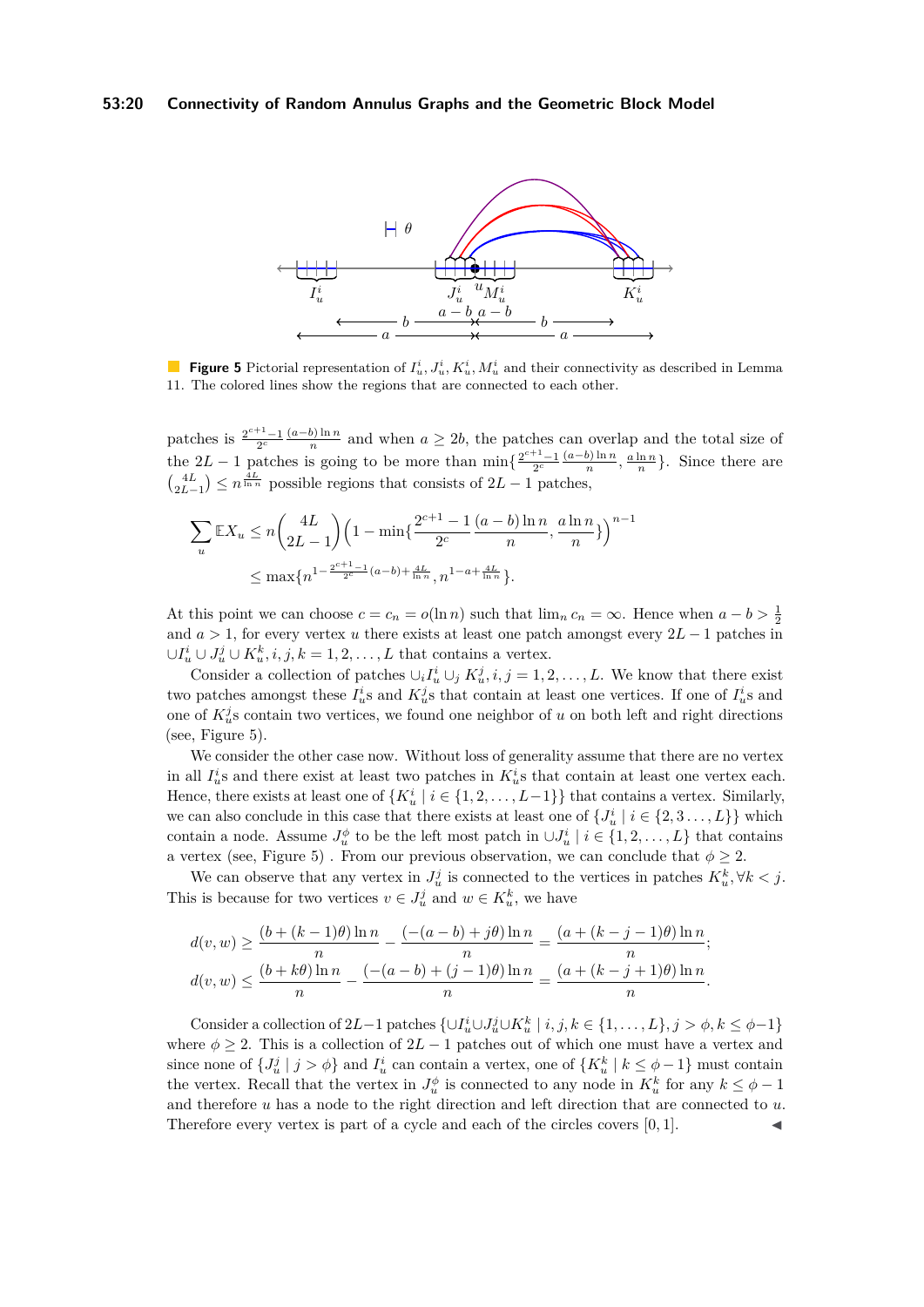**Proof of Lemma [12.](#page-7-0)** Recall that we want to show that there exists a node  $u_0$  and  $k$  nodes  $\{u_1, u_2, \ldots, u_k\}$  to the right of  $u_0$  such that  $d(u_0, u_i) \in \left[\frac{(i(a-b)-2i\epsilon)\ln n}{n}\right]$  $\frac{-2i\epsilon \ln n}{n}, \frac{(i(a-b)-(2i-1)\epsilon)\ln n}{n}$  $\left[\frac{2i-1}{n}\right]$ and exactly k nodes  $\{v_1, \ldots, v_k\}$  to the right of  $u_0$  such that  $d(u_0, v_i) \in \left[\frac{((i(a-b)+b-(2i-1)\epsilon)\ln n}{n}\right]$  $\frac{n}{(n)}$  $(i(a-b)+b-(2i-2)\epsilon)$  ln *n*  $\frac{(2i-2)\epsilon \ln n}{n}$ , for  $i=1,2,\ldots,k$  and  $\epsilon$  is a constant less than  $\frac{1}{2k}$  (see Figure [1](#page-8-0) for a depiction). Let  $A_u$  be an indicator  $\{0,1\}$ -random variable for every node *u* which is 1 if *u* satisfies the above conditions and 0 otherwise. We will show  $\sum_{u} A_u \ge 1$  with high probability. We have,

$$
\Pr(A_u = 1) = n(n-1)\dots(n-(2k-1)) \left(\frac{\epsilon \ln n}{n}\right)^{2k} \left(1 - 2k\epsilon \frac{\ln n}{n}\right)^{n-2k}
$$

$$
= c_0 n^{-2k\epsilon} (\epsilon \ln n)^{2k} \prod_{i=0}^{2k-1} (1 - i/n) = c_1 n^{-2k\epsilon} (\epsilon \ln n)^{2k}
$$

where  $c_0, c_1$  are just absolute constants independent of *n* (recall *k* is a constant). Hence,

$$
\sum_{u} \mathbb{E} A_u = c_1 n^{1 - 2k\epsilon} (\epsilon \ln n)^{2k} \ge 1
$$

as long as  $\epsilon \leq \frac{1}{2k}$ . Now, in order to prove  $\sum_{u} A_u \geq 1$  with high probability, we will show that the variance of  $\sum_{u} A_u$  is bounded from above. This calculation is very similar to the one in the proof of Theorem [14.](#page-9-0) Recall that if  $A = \sum_{u} A_u$  is a sum of indicator random variables, we must have

$$
\text{Var}(A) \le \mathbb{E}[A] + \sum_{u \ne v} \text{Cov}(A_u, A_v) = \mathbb{E}[A] + \sum_{u \ne v} \text{Pr}(A_u = 1 \cap A_v = 1) - \text{Pr}(A_u = 1) \text{Pr}(A_v = 1).
$$

Now first consider the case when vertices *u* and *v* are at a distance of at least  $\frac{2(a+b)\ln n}{n}$ apart (happens with probability  $1 - \frac{4(a+b)\ln n}{n}$  $\frac{b \sin n}{n}$ ). Then the region in [0, 1] that is within distance  $\frac{(a+b)\ln n}{n}$  from both *u* and *v* is the empty-set. In this case, Pr( $A_u = 1 \cap A_v =$ 1) =  $n(n-1)...(n-(4k-1))\left(\frac{\epsilon \ln n}{n}\right)^{4k} \left(1-4k\epsilon \frac{\ln n}{n}\right)^{n-4k} = c_2 n^{-4k\epsilon} (\epsilon \ln n)^{4k}$ , where  $c_2$  is a constant.

In all other cases,  $Pr(A_u = 1 \cap A_v = 1) \leq Pr(A_u = 1)$ . Therefore,

$$
\Pr(A_u = 1 \cap A_v = 1) \le \left(1 - \frac{4(a+b)\ln n}{n}\right)c_2n^{-4k\epsilon}(\epsilon \ln n)^{4k} + \frac{4(a+b)\ln n}{n}c_1n^{-2k\epsilon}(\epsilon \ln n)^{2k}
$$

and

$$
\operatorname{Var}(A) \le c_1 n^{1-2k\epsilon} (\epsilon \ln n)^{2k} + {n \choose 2} \left( \Pr(A_u = 1 \cap A_v = 1) - \Pr(A_u = 1) \Pr(A_v = 1) \right)
$$
  

$$
\le c_1 n^{1-2k\epsilon} (\epsilon \ln n)^{2k} + c_3 n^{1-2k\epsilon} (\ln n)^{2k+1} \le c_4 n^{1-2k\epsilon} (\ln n)^{2k+1}
$$

where  $c_3, c_4$  are constants. Again invoking Chebyshev's inequality, with probability at least  $1-\frac{1}{\ln n}$ 

$$
A > c_1 n^{1-2k\epsilon} (\epsilon \ln n)^{2k} - \sqrt{c_4 n^{1-2k\epsilon} (\ln n)^{2k+2}}.
$$

**APPROX/RANDOM 2019**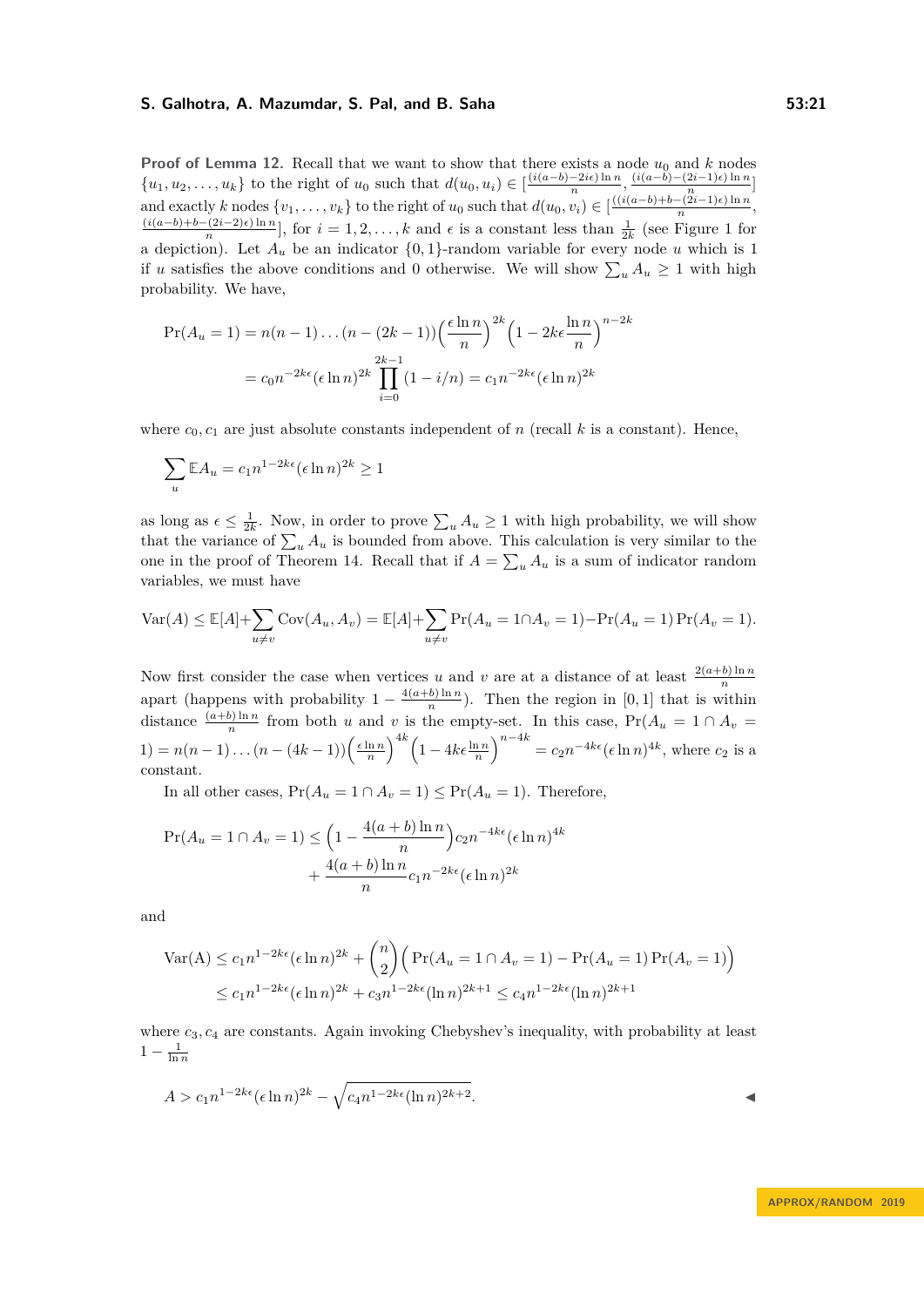## **53:22 Connectivity of Random Annulus Graphs and the Geometric Block Model**

## **B Missing Proofs of Section [5](#page-11-0)**

<span id="page-21-0"></span>► **Lemma 23.** *For any two vertices*  $u, v \in V_i : (u, v) \in E$ ,  $i = 1, 2$  *belonging to the same cluster with*  $d_L(X_u, X_v) = x$ *, the count of common neighbors*  $C_{u,v} \equiv |\{z \in V : (z,u), (z,v) \in E\}|$ *is a random variable distributed according to*  $\text{Bin}(\frac{n}{2} - 2, 2r_s - x)$  *when*  $r_s \geq x > 2r_d$  *and* according to  $\text{Bin}(\frac{n}{2} - 2, 2r_s - x) + \text{Bin}(\frac{n}{2}, 2r_d - x)$  when  $x \leq \min(2r_d, r_s)$ , where  $\text{Bin}(n, p)$  is *a binomial random variable with mean np.*

**Proof.** Without loss of generality, assume  $u, v \in V_1$ . For any vertex  $z \in V$ , let  $\mathcal{E}_z^{u,v} \equiv \{(u, z),$  $(v, z) \in E$  be the event that *z* is a common neighbor. For  $z \in V_1$ ,

$$
Pr(\mathcal{E}_z^{u,v}) = Pr((z,u) \in E, (z,v) \in E)
$$
  
=  $2r_s - x$ ,

since  $d_L(X_u, X_v) = x$ . For  $z \in V_2$ , we have,

$$
\Pr(\mathcal{E}_z^{u,v}) = \Pr((z, u), (z, v) \in E)
$$

$$
= \begin{cases} 2r_d - x & \text{if } x < 2r_d \\ 0 & \text{otherwise} \end{cases}.
$$

Now since there are  $\frac{n}{2} - 2$  points in  $V_1 \setminus \{u, v\}$  and  $\frac{n}{2}$  points in  $V_2$ , we have the statement of  $\blacksquare$  the lemma.

In a similar way, we can prove.

<span id="page-21-1"></span>▶ **Lemma 24.** *For any two vertices*  $u \in V_1, v \in V_2$  :  $(u, v) \in E$  *belonging to different clusters with*  $d_L(X_u, X_v) = x$ , the count of common neighbors  $C_{u,v} \equiv |\{z \in V : (z, u), (z, v) \in E\}|$  is *a random variable distributed according to*  $\text{Bin}(n-2, 2r_d)$  *when*  $r_s > 2r_d$  *and according to* Bin( $n-2$ , min( $r_s + r_d - x$ , 2 $r_d$ )) when  $r_s \leq 2r_d$  and  $x \leq r_d$ .

## **Proofs of Lemma [20](#page-15-1) and Lemma [21](#page-15-2)**

**Proof of Lemma [20.](#page-15-1)** Here we will use the fact that for  $a \geq 1$ , the number of edges in  $GBM(r_s \equiv \frac{a \ln n}{n}, r_d \equiv \frac{b \ln n}{n})$  is  $O(n \ln n)$  with probability  $1 - \frac{1}{n^{\Theta(1)}}$ . Consider any vertex  $u \in V_1$  (symmetrically for  $u \in V_2$ ), since the vertices are thrown uniformly at random in [0, 1], the probability that a  $v \in V_1$ ,  $v \neq u$ , is a neighbor of *u* is  $\frac{a \ln n}{n}$ , and for  $v \in V_2$ , the corresponding probability is  $\frac{b \ln n}{n}$ . Therefore, the expected degree of *u* is  $\frac{(a+b)}{2} \ln n$ . By a simple Chernoff bound argument, the degree of *u* is therefore  $O(\ln n)$  with probability  $1 - \frac{1}{n^c}$ for  $c \geq 2$ . By union bound over all the vertices, the total number of edges is  $O(n \ln n)$  with probability  $1 - \frac{1}{n}$ .

Let *Z* denote the random variable that equals the number of common neighbors of two nodes  $u, v \in V : (u, v) \in E$  such that  $u, v$  are from different parts of the GBM. Using Lemma [24,](#page-21-1) we know that *Z* is sampled from the distribution  $\text{Bin}(n-2, 2r_d)$ , where  $r_d = \frac{b \ln n}{n}$ . Therefore,

$$
\Pr(Z \ge nE_S) \le \sum_{i=nE_S}^n {n \choose i} (2r_d)^i (n-2r_d)^{n-i} \le \exp\left(-nD\left((2b+t_1)\frac{\ln n}{n}\right)\frac{2b\ln n}{n}\right)\right),
$$

where  $D(p||q) \equiv p \ln \frac{p}{q} + (1-p) \ln \frac{1-p}{1-q}$  is the KL divergence between Bernoulli(*p*) and Bernoulli $(q)$  distributions. It is easy to see that,

$$
nD\left(\frac{\alpha \ln n}{n} \middle| \left|\frac{\beta \ln n}{n}\right.\right) = \left(\alpha \ln \frac{\alpha}{\beta} + (\alpha - \beta)\right) \ln n - o(\ln n).
$$